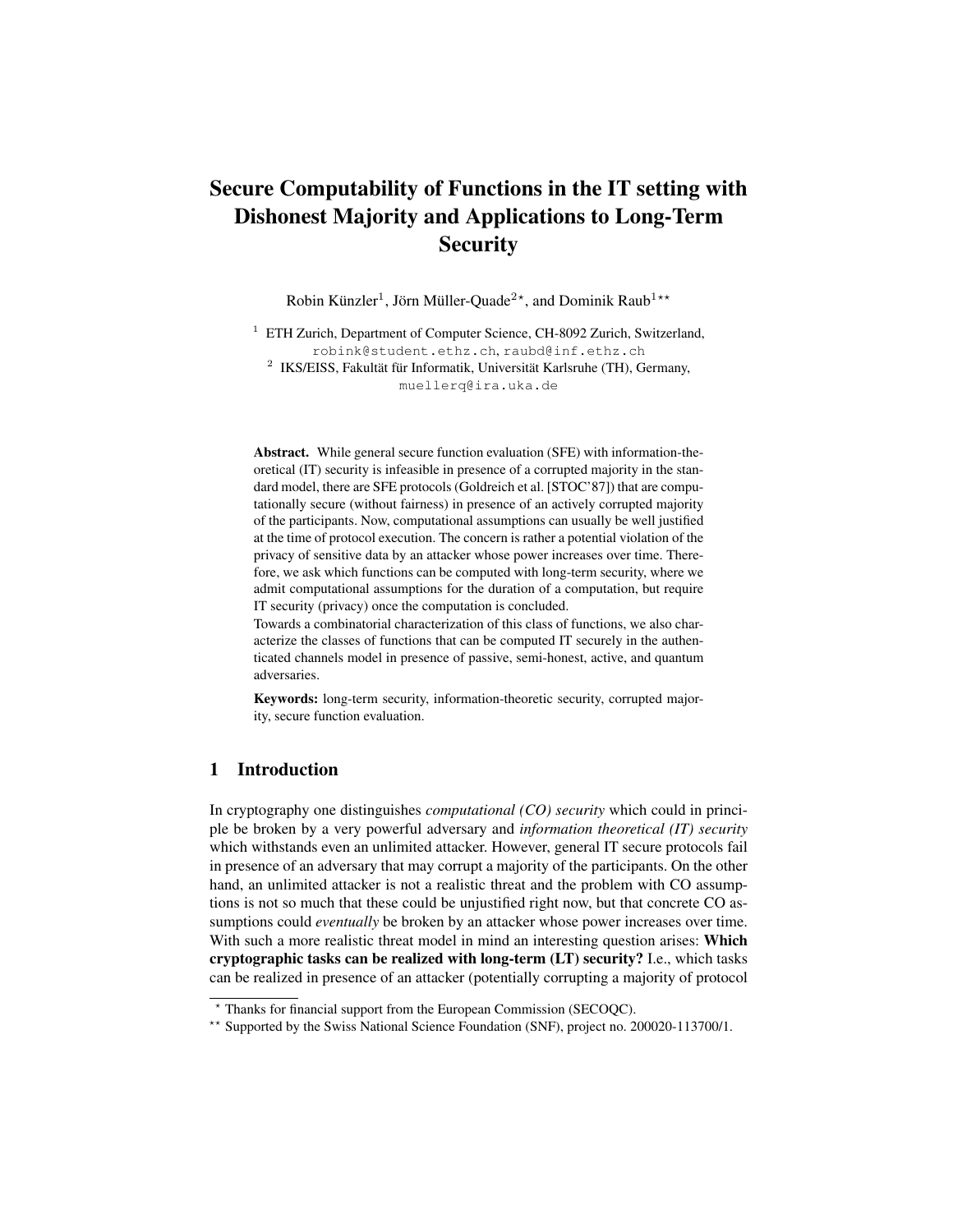participants) who is CO limited during the protocol execution, but becomes unlimited afterwards?

In this work we study multi-party secure function evaluation (SFE). The main result is a classification of the functions which can be computed with LT security over a network of authenticated channels. Furthermore we give a classification of all the 2-party functions which can securely be computed in presence of an adversary who is unlimited from the start. This class is strictly contained in the class of functions which can be computed with LT security and the notion of LT security hence lies strictly between CO security and IT security.

Quantum cryptography can achieve tasks, like IT secure key distribution, which cannot be achieved classically. For the task of secure function evaluation it is not known if quantum cryptography can achieve anything beyond the classically possible<sup>3</sup>. However, in this work we show that the class of 2-party functions which can be realized with quantum cryptography is strictly contained in the class of 2-party functions realizable with LT security. From this inclusion novel impossibility results for quantum cryptography arise that are no direct consequences of the results by Mayers [25] or Kitaev [1].

All results in this paper are constructive (whenever it is claimed that a class of functions is securely computable a protocol is given) and proven in a stand-alone simulatability based security model with a synchronous communication network (see e.g. [15]).

#### 1.1 Contributions

To combinatorially characterize the class of functions which are computable with LT security we first characterize the class of *passively computable functions*  $\mathfrak{F}_{\text{pas}}^{\text{aut}}$  which can securely be computed by parties connected by authenticated channels in presence of a CO unlimited passive<sup>4</sup> adversary who must behave according to the protocol. Next we characterize the class of *semi-honestly computable functions*  $\mathfrak{F}^{\text{aut}}_{sh}$  which are securely computable in the same setting as above but in presence of a stronger, *semi-honest*<sup>5</sup> adversary, that has to stick to the protocol, but may replace his inputs or lie about his local output.

To prove a separation between the notion of LT security and IT security we characterize the class  $\mathfrak{F}_{2act}$  of all 2-party functions which are securely computable in presence of an unlimited active adversary. We furthermore provide a necessary condition (which we conjecture to be also sufficient) for membership in the class of *actively computable* functions  $\mathfrak{F}^{\text{aut}}_{\text{act}}$  that are securely computable in presence of an active adversary in the authenticated channels model with broadcast (BC). Next we consider the class of 2 party functions  $\mathfrak{F}_{2\mathsf{qu}}$  that can securely be computed where the parties may use quantum cryptographic protocols and the attacker is an unlimited active quantum adversary. We show that the class  $\mathfrak{F}_{2qu}$  is strictly contained in the class  $\mathfrak{F}_{2sh}$  of semi-honestly computable 2-party functions which gives rise to novel impossibility results beyond those of Mayers [25] or Kitaev [1].

<sup>&</sup>lt;sup>3</sup> However, quantum bit commitment is impossible [25] and hence no function implying bit commitment is computable.

<sup>&</sup>lt;sup>4</sup> In the literature our notion of passive is also occasionally referred to as semi-honest.

<sup>5</sup> In the literature our notion of semi-honest is also sometimes referred to as *weakly* semi-honest or *weakly* passive.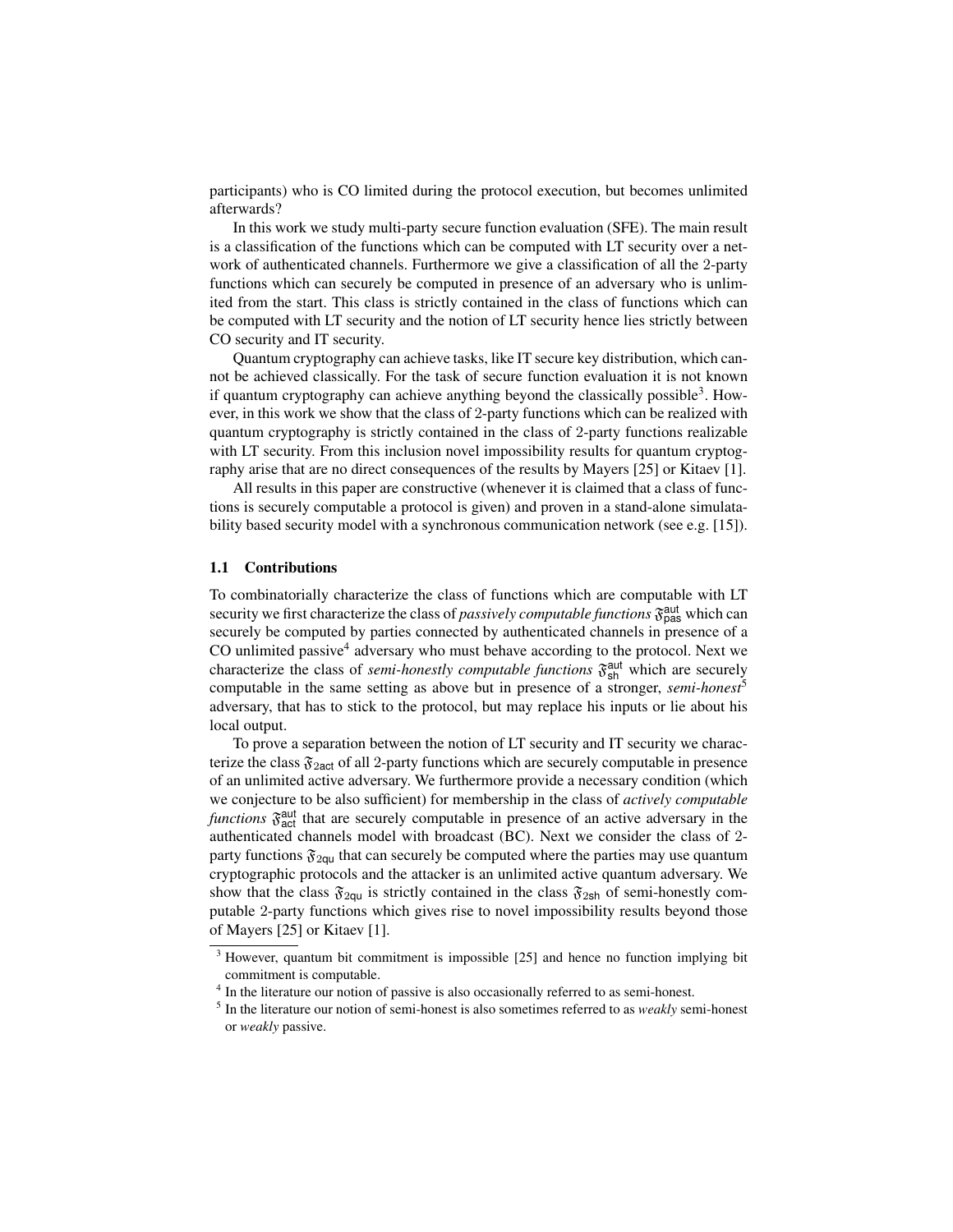To obtain the desired result on LT security we prove that the class of semi-honestly computable functions  $\mathfrak{F}_{sh}^{aut}$  equals the class  $\mathfrak{F}_{\text{lts}}^{bc}$  of functions which can LT securely be computed given an authenticated BC channel. Furthermore, we show that the class of LT securely computable functions remains unchanged if we replace the authenticated BC channel by a network of authenticated channels or by a realistic communication infrastructure consisting of a network of insecure channels with a given public-key infrastructure (PKI). Hence our classification applies to a very practical internet-like setting.

Unlike our IT secure protocols the LT secure protocols given in this work do not achieve robustness or fairness. We show that this is optimal in the sense that generally functions implementable with LT security cannot be implemented with fairness. However, we present protocols which guarantee that only a specific designated party can abort the computation after learning the output. I.e. the fairness property can only be violated by this designated party. Interestingly these protocols make use of CO secure oblivious transfer (OT) protocols even though OT itself cannot be achieved with LT security.

Summarizing our results and importing the treatment of complete two party functions from [21] (i.e. functions which are cryptographically as powerful as oblivious transfer) we arrive at a complete classification of two party functions. Interestingly, there is a class of functions which cannot securely be computed but still are not complete. This shows that for non-boolean functions there is no zero-one law for privacy [9].

#### 1.2 Related Work

Secure computability of functions was first discussed by [9]. They characterize the symmetric boolean functions (all parties receive the same output  $y \in \{0, 1\}$ ) that can be computed with IT security in presence of passive adversaries in the private channels model. In this scenario functions are either computable or complete (zero-one law for privacy).

Kushilevitz [23, 24] and Beaver [2] presented the first results for non-boolean functions describing the symmetric 2-party functions which can be computed with perfect security in presence of an unbounded passive adversary. Our protocols and proof techniques draw heavily upon [24]. Also, in the 2-party setting, [26] sketches a generalization of [24] to the asymmetric, IT case, connections to LT security and discusses quantum aspects, though without proper formalization or proofs. Our work goes beyond the results of [9, 2, 24, 26] in that we consider IT secure computability of asymmetric, nonboolean functions, in presence of passive, semi-honest, active, and quantum adversaries, for the most part in the multi-party setting.

Gordon et al. [17] characterize the boolean functions computable with CO fairness in the 2-party setting in presence of active adversaries. Our protocols for active adversaries are robust (and hence fair) and being applicable to asymmetric, non-boolean functions, pertain to a larger class of functions than those of [17], but in the IT scenario instead of the CO setting.

Other works that deal with the computability of 2-party functions in the perfect or IT setting are [19, 20, 3, 21]. However, these papers focus mostly on reducibility and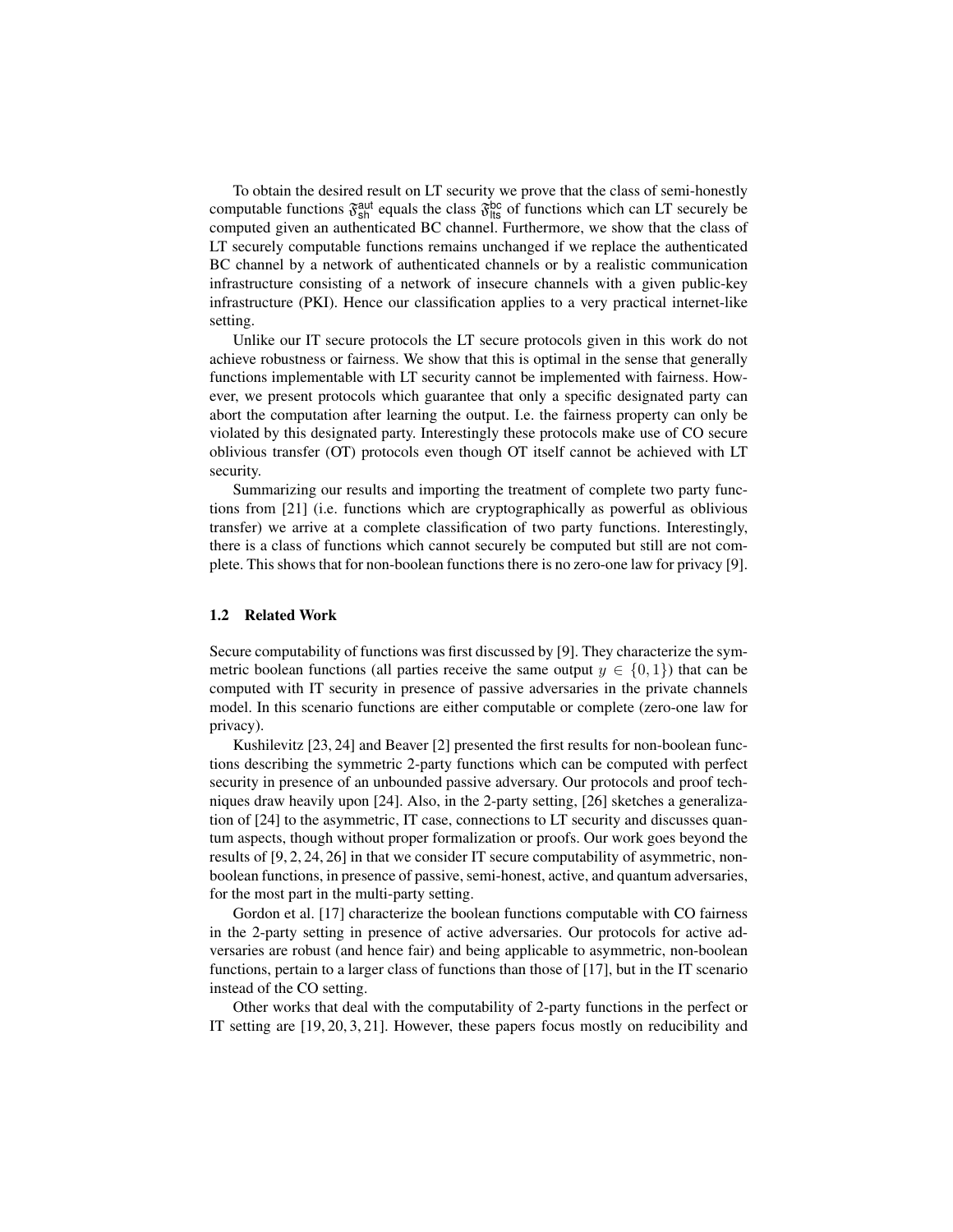completeness, while we are more interested in computability in the authenticated channels model and implications for LT security. Computability of a few interesting special functions in presence of dishonest majorities is discussed in [6].

Our impossibility result in the quantum case makes use of a result of Kitaev showing the impossibility of quantum coin flipping which is published in [1].

Everlasting security from temporary assumptions has been investigated in cryptographic research for some time. It was shown that a bound on the memory available to the adversary allows key exchange and OT protocols [8, 7] which remain secure even if the memory bound holds only during the execution of the protocol. This idea has been pursued further to achieve everlasting security from a network of distributed servers providing randomness [28]. In [13] it was shown that using a CO secure key exchange in the bounded storage model need not yield everlasting security. For some time general quantum cryptographic protocols were sought which obtain everlasting security from a temporary assumption. Such protocols are now generally accepted to be impossible [5]. Additional assumptions, like a temporary bound on the quantum memory can again provide everlasting security for secure computations [11].

In this paper we investigate the power of temporary CO assumptions in the standard model. This is along the lines of [27]. However, in [27] strong composability requirements are imposed under which little is possible without additional setup assumptions, like the temporary availability of secure hardware.

### 2 Security Definitions and Notation

In *secure function evaluation* (SFE) the goal is to compute a function  $f : \mathcal{X}_1 \times \ldots \times$  $\mathcal{X}_n \to \mathcal{Y}_1 \times \ldots \times \mathcal{Y}_n$  securely among n parties  $\mathfrak{P} = \{P_1, \ldots, P_n\}$ . Cach party  $P_i \in \mathfrak{P}$  $(i \in [n] := \{1, \ldots, n\})$  holds an input  $x_i \in \mathcal{X}_i$  from a finite set  $\mathcal{X}_i$  and is supposed to receive output  $f_i(x_1, \ldots, x_n) := y_i \in \mathcal{Y}_i$ , where  $(y_1, \ldots, y_n) = f(x_1, \ldots, x_n)$ . We extend this notation to sets  $M=\{P_{m_1},\ldots,P_{m_{|M|}}\}\subseteq \mathfrak{P}$  and write  $f_M(x_1,\ldots,x_n):=$  $y_M := (y_{m_1}, \ldots, y_{m_{|M|}})$  and  $x_M := (x_{m_1}, \ldots, x_{m_{|M|}})$ . We call the set of all *n*-party functions  $\mathfrak{F}_n$  and the set of multi-party functions  $\mathfrak{F} := \bigcup_{n \geq 1} \mathfrak{F}_n$ .

In order to compute the function f the parties may execute a protocol  $\pi$ , utilizing a set of resources<sup>7</sup> (communication primitives) R. We designate by  $\mathfrak{H} \subset \mathfrak{P}$  the set of honest parties, that execute their protocol machine  $\pi_i$  as specified by protocol  $\pi$ , and by  $\mathfrak{E} := \mathfrak{P} \setminus \mathfrak{H}$  the set of corrupted parties that may deviate from the protocol. We generally make the worst case assumption that corrupted parties are controlled by a central adversary E. The adversary (if present, i.e. if at least one party is corrupted) acts for the corrupted parties, sees messages sent over authenticated channels, and can manipulate messages sent over insecure channels. If no party is corrupted, we assume that no adversary is present. External adversaries that can listen on authenticated channels and manipulate insecure channels even when no party is corrupted are easily modelled by adding an additional party, that has constant function output and whose input is ignored.

<sup>&</sup>lt;sup>6</sup> In the 2-party setting we will occasionally use A and B instead of  $P_1$  and  $P_2$ .

 $<sup>7</sup>$  In this work these are most often a complete network of authenticated channels or an authen-</sup> ticated broadcast (BC) channel.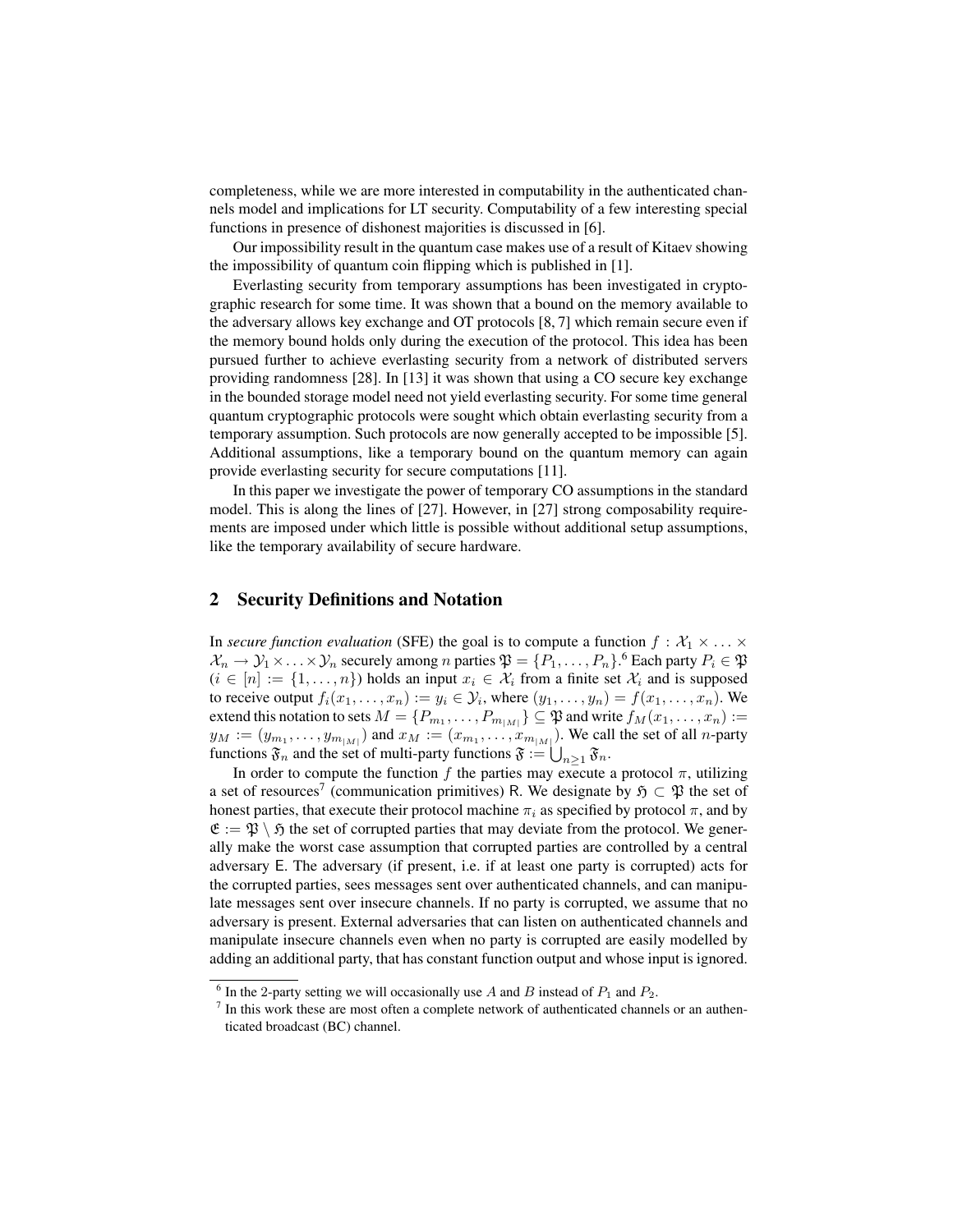We define *security* using a simulation based stand-alone<sup>8</sup> model (see e.g. [15]) with synchronous message passing. The security of a protocol (the real model) is defined with respect to an ideal model, where f is evaluated by a *trusted third party* or *ideal functionality* I. A protocol  $\pi$  achieves security according to the simulation paradigm if whatever an adversary E controlling a subset  $\mathfrak{E} \subseteq \mathfrak{P}$  of parties can do in the real model, a simulator (or ideal adversary) S (connected to the interfaces of the corrupted parties to the ideal functionality  $I$ ) could replicate in the ideal model.

This is formalized by means of a distinguisher D which provides inputs  $x_i$  ( $P_i \in \mathfrak{H}$ ) for the honest parties and  $x_E$  for the adversary E. In the ideal setting the  $x_i$  ( $P_i \in \mathfrak{H}$ ) are input to I, while  $x_E$  is passed to the simulator S (which in turn computes inputs  $x'_g$  to I for the corrupted parties). In the real setting the protocol machines  $\pi_i$  are run on input  $x_i$  ( $P_i \in \mathfrak{H}$ ) with the adversary E on input  $x_E$  and with resources R. Finally the outputs  $y<sub>5</sub>$  of the honest parties and  $y<sub>E</sub>$  of the adversary or simulator are passed to D which then has to guess if it is connected to the real system  $E \circ \pi_{\mathfrak{H}} \circ R$  or the ideal system  $S(E) \circ I$ . To facilitate a unified treatment of different corruption models, we will wlog assume that  $x_E = (x_{\mathfrak{E}}, x_E')$  and  $y_E = (y_{\mathfrak{E}}, y_E')$  where  $x_{\mathfrak{E}} \in \mathcal{X}_{\mathfrak{E}}$  and  $y_{\mathfrak{E}} \in \mathcal{Y}_{\mathfrak{E}}$  are function inputs and outputs respectively,  $x'_{\text{E}}$  is an auxiliary input and  $y'_{\text{E}}$  is the protocol transcript observed by the adversary.<sup>9</sup> If now for any adversaries E from a class  $\mathcal E$  controlling a set  $\mathfrak E$  of parties there is a simulator S from a class S such that the advantage of any distinguisher D from a class D in distinguishing the real system  $E \circ \pi_{\mathfrak{H}} \circ R$  and the ideal system  $S(E) \circ I$  is bounded by an advantage function  $\epsilon(\kappa)$ , then we say that protocol  $\pi$  securely implements the ideal functionality I. The type of security is dependent on the choice of D, E, S, and  $\epsilon(\kappa)$ , and on the ideal functionality I. Denoting the class of efficient<sup>10</sup> algorithms by Poly, the class of arbitrary unbounded algorithms by Algo, and negligibility in the security parameter  $\kappa$  as  $\epsilon(\kappa) <$  negl we arrive at the security paradigms listed in Table 1.

| Paradigm                                 | Short $\mathcal{D} = \mathcal{E} = \mathcal{S} = \epsilon(\kappa)$ |  |                                                                                                                                      | Notation                                                   |
|------------------------------------------|--------------------------------------------------------------------|--|--------------------------------------------------------------------------------------------------------------------------------------|------------------------------------------------------------|
| Perfect security                         | PF                                                                 |  | $\vert$  Algo $\vert$ Algo $\vert$ Algo $\vert \epsilon(\kappa)=0$                                                                   | $\ \pi \succcurlyeq^{\overline{\mathsf{PF}}}\mathcal{V}\ $ |
| Information-theoretical security         | IT                                                                 |  | $\ \textsf{Algo} \textsf{Algo} \textsf{Algo}  \epsilon(\kappa) < \textsf{negl} \ \pi\geqslant^{\textsf{IT}} I$                       |                                                            |
| PF security with efficient simulator PFE |                                                                    |  | $\ $ Algo $\ $ Algo $\ $ Poly $\left \epsilon(\kappa)=0\right $                                                                      | $\ \pi \succcurlyeq^{\textsf{PFE}} I\ $                    |
| IT security with efficient simulator ITE |                                                                    |  | $\ \mathsf{Algo} \mathsf{Algo} \mathsf{Poly}\, \epsilon(\kappa)<\mathsf{negl}\ \pi\succcurlyeq^{\mathsf{ITE}} I\ $                   |                                                            |
| Computational security                   | <sub>CO</sub>                                                      |  | $\overline{\ \mathsf{Poly}\, \mathsf{Poly}\, \mathsf{Poly}\, \epsilon(\kappa)} < \mathsf{negl}\ _{\pi} \succcurlyeq^{\mathsf{CO}} I$ |                                                            |
| Long-term security                       | LТ                                                                 |  | $\ $ Algo $ \mathsf{Poly}\ \mathsf{Poly}\ \epsilon(\kappa) < \mathsf{negl}\ _{\pi} \succcurlyeq^{\mathsf{LT}} I$                     |                                                            |

|  |  |  |  | Table 1. Basic Security Paradigms |
|--|--|--|--|-----------------------------------|
|--|--|--|--|-----------------------------------|

We refine these further by defining adversarial models, i.e. restrictions that we can impose on the adversaries and simulators for any of the above paradigms. We discuss active (act) adversaries, where adversaries and simulators in the classes  $\mathcal{E}_{act}$ ,  $\mathcal{S}_{act}$  are not restricted further; semi-honest (sh) adversaries<sup>5</sup>, where adversaries in the class  $\mathcal{E}_{sh}$  are restricted to generate messages according to the prescribed protocol  $\pi$  with the inputs

<sup>&</sup>lt;sup>8</sup> as opposed to a universally composable model

<sup>&</sup>lt;sup>9</sup> Arbitrary inputs can be passed to the adversary via  $x'_{\text{E}}$  and whatever the adversary might compute from its observations can also be computed from the protocol transcript  $y'_{\text{E}}$  directly.

<sup>&</sup>lt;sup>10</sup> By efficient we mean polynomially bounded in the security parameter  $κ$ .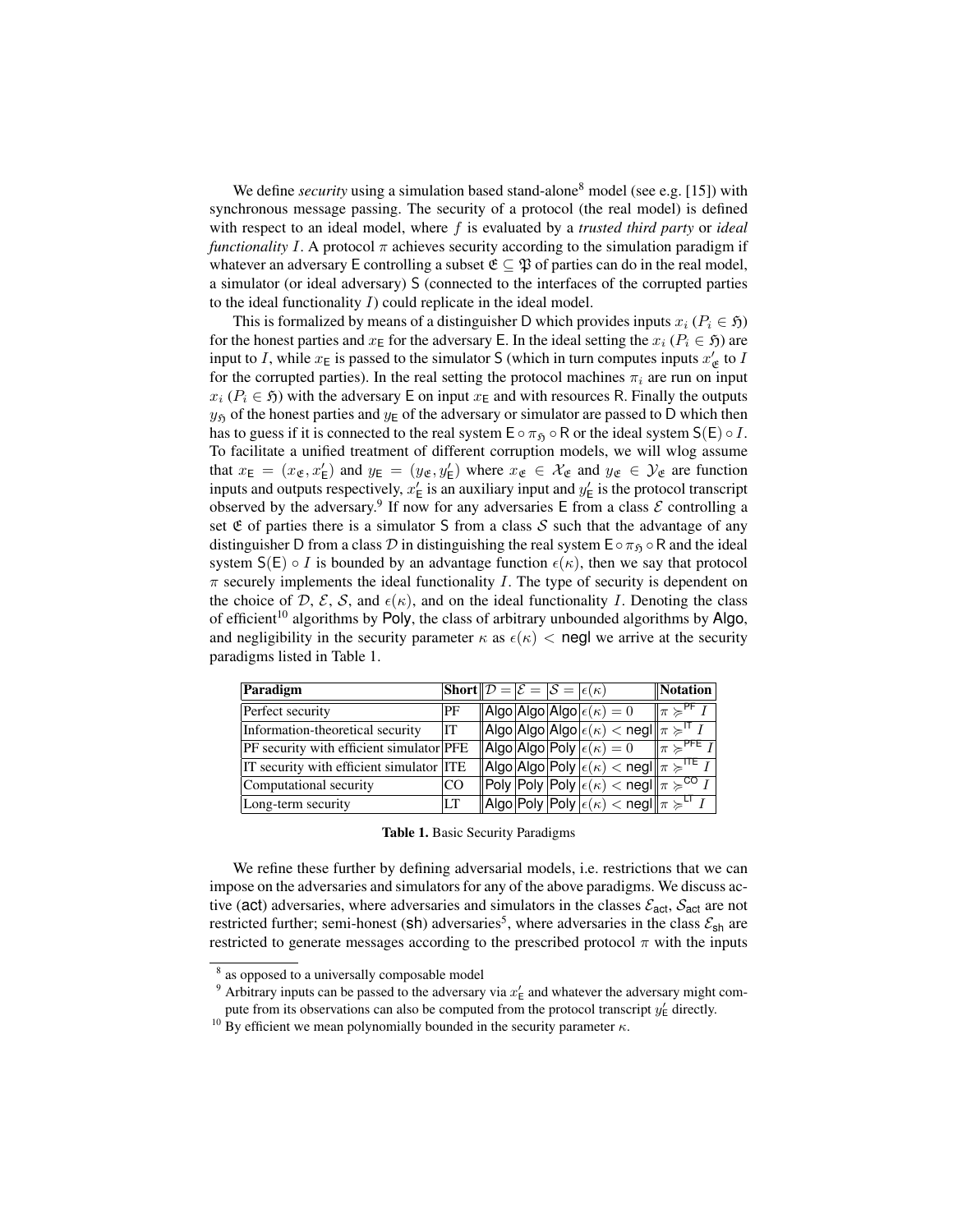$x_{\mathfrak{E}}$  provided by the distinguisher D, and simulators in the class  $S_{\rm sh}$  are not restricted further; and passive (pas) adversaries<sup>4</sup>, where adversaries are in the class  $\mathcal{E}_{\text{pas}} = \mathcal{E}_{\text{sh}}$ and simulators in the class  $S_{\text{pas}}$  are restricted to forward the inputs  $x_{\mathfrak{E}}$  provided by the distinguisher D to the ideal functionality I.

We briefly motivate our definition of sh adversaries. When CO tools are applied to force active adversaries to behave passively, they can, in contrast to the pas setting, still substitute inputs. The sh setting is intended to model this scenario. However, for simplicity, the definition above only allows for simulators (and not adversaries) to substitute inputs, as this is actually equivalent under the distinguisher classes  $D$  we consider: For any  $D \in \mathcal{D}$  we can find a distinguisher  $D' = D \circ \sigma \in \mathcal{D}$  that incorporates the input substitution of the adversary  $E = E' \circ \sigma$ . So we can find a passive adversary  $E' \in \mathcal{E}_{\text{sh}} = \mathcal{E}_{\text{pas}}$  and a distinguisher D' that yield the same advantage as E and D.

Security paradigms and adversarial models as defined above are combined by intersecting their defining sets, i.e. IT security against sh adversaries is described by  $\mathcal{D}_{sh}^{IT} = \mathcal{D}^{IT} \cap \mathcal{D}_{sh}, S_{sh}^{IT} = S^{IT} \cap \mathcal{S}_{sh}, \mathcal{E}_{sh}^{IT} = \mathcal{E}^{IT} \cap \mathcal{E}_{sh}, \epsilon(\kappa) <$  negl and denoted  $\pi \succ_{\text{sh}}^{\text{IT}} I$ . By definition we have the following implications among security paradigms and adversarial models respectively:



We can now formalize the computation of a function  $f$  with a specific set of security properties under each of the definitions above by providing an appropriate ideal functionality. Let  $f \in \mathfrak{F}_n$  be a function<sup>11</sup> and let  $\mathfrak{E} \subset \mathfrak{P}$  be a set of corrupted players.

Demanding *privacy, correctness and agreement on abort* only for the computation of f is captured by the ideal functionality  $I_f^{ab}$ , which operates as follows:  $I_f^{ab}$  accepts an input  $x_i$  from each party  $P_i$ . If a party  $P_i$  provides no input, a default input  $x_i^{\text{def}}$ is used.  $I_f^{ab}$  then computes the outputs  $(y_1, \ldots, y_n) = f(x_1, \ldots, x_n)$  and outputs  $y_{\mathfrak{E}}$ to the adversary (simulator). If  $|\mathfrak{E}| > 0$ , the adversary may decide whether the other parties also receive the output (output flag  $o = 1$ ) or not (output flag  $o = 0$ ). Finally,  $I_f^{\text{ab}}$  sends either the outputs  $y_i$  or the empty value  $\perp$  to the honest parties, depending on the output flag received from the adversary.<sup>12</sup>

The ideal functionality  $I_f^{\text{fair}}$  specifying *privacy, correctness and fairness* (which implies agreement on abort) works like  $I_f^{ab}$  but takes an output flag *before* making output to the adversary. Then for output flag 1 the functionality  $I_f^{\text{fair}}$  sends the result y to all parties and for output flag 0 it sends ⊥ to *all* parties.

<sup>&</sup>lt;sup>11</sup> In this work we take the function f to be independent of the security parameter  $\kappa$ . As such the efficiency of protocols is always discussed for a fixed function in terms of the security parameter  $\kappa$ . This is the most relevant case for applications, however, our proofs still hold for a family of functions  $f_{\kappa}$ , where the input domain grows at most polynomially fast in the security parameter  $\kappa$ .

<sup>&</sup>lt;sup>12</sup> We could relax the definition further by allowing the adversary to send one output flag for each party, dropping agreement on abort. However, all our protocols will achieve agreement on abort.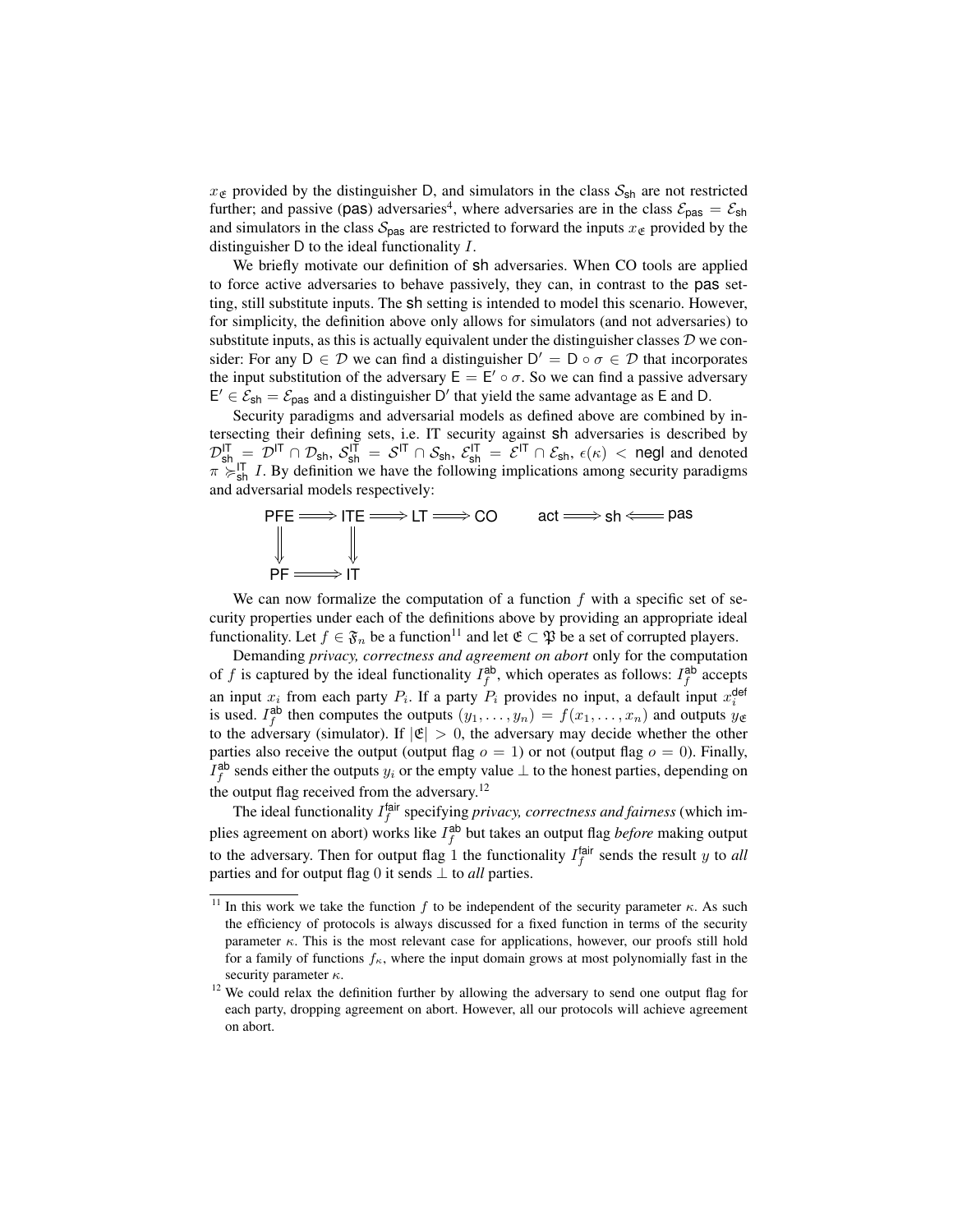Computing function f with *full security* (including robustness), which implies all the security notions mentioned above, is specified by means of the ideal functionality  $I_f$ . The functionality  $I_f$  operates like  $I_f^{\text{fair}}$  but takes no output flag and instead directly delivers the output y to *all* parties.

Computing function f with a *designated aborter* (DA) is a slightly weaker notion of security than fairness in that only the *designated party*  $P_1$  can abort the protocol after receiving output. The corresponding ideal functionality  $I_f^{\text{des}}$  operates as follows:  $I_f^{\text{des}}$  accepts an input  $x_i$  from each party  $P_i$ . If a party  $P_i$  provides no input, a default input  $x_i^{\text{def}}$  is used.  $I_f^{\text{des}}$  then computes the outputs  $(y_1, \ldots, y_n) = f(x_1, \ldots, x_n)$ . If  $P_1 \in \mathfrak{E}$ the functionality  $I_f^{\text{des}}$  outputs  $y_{\mathfrak{E}}$  to the adversary (simulator). If  $|\mathfrak{E}| > 0$ , the adversary may decide whether the other parties also receive the output (output flag  $o = 1$ ) or not (output flag  $o = 0$ ). Finally,  $I_f^{\text{des}}$  either delivers the remaining outputs  $y_i$  or the empty value ⊥, depending on the output flag received from the adversary.

In the 2-party setting (but not for  $n > 2$  parties) given  $I_f^{\text{fair}}$  we can implement  $I_f$  by having  $P_i$  output  $f_i(x_i, x_{2-i}^{\text{def}})$  when it receives  $\perp$ . Conversely, given  $I_f$ , we can directly use it as implementation of  $I_f^{\text{fair}}$ . Thus robustness and fairness amount to the same:

### **Lemma 1.** In the 2-party setting,  $I_f^{\text{fair}}$  and  $I_f$  are efficiently and PFE securely locally *mutually reducible, even in presence of active adversaries.*

Finally we show that computability by public discussion (authenticated BC only as resources R) and in the authenticated channels model (complete network of authenticated channels as resources R) lead to identical results for semi-honest or passive adversaries. In the authenticated channels model we can securely (against sh and pas adversaries) implement BC by simply sending messages to all other parties. Conversely in the authenticated BC model, authenticated channels can be implemented by broadcasting messages and instructing parties other than the intended recipient to ignore the messages. By the same argument computability by public discussion and in the authenticated channels model *with BC* lead to identical results for active adversaries also.

**Lemma 2.** In presence of semi-honest or passive adversaries, a function  $f \in \mathfrak{F}$  is se*curely computable in the authenticated channels model if and only if it is computable by public discussion (authenticated BC only). In presence of passive, semi-honest, or active adversaries, a function*  $f \in \mathfrak{F}$  *is securely computable in the authenticated channels model* with BC *if and only if it is computable by public discussion.*

# **3** The Class  $\mathfrak{F}^{\text{aut}}_{\text{pas}}$  of Passively Computable Functions

We subsequently characterize the class  $\mathfrak{F}_{\text{pas}}^{\text{aut}}$  of functions  $f \in \mathfrak{F}$  that are computable IT securely in the authenticated channels model in presence of a passive adversary.

**Definition 1** ( $\mathfrak{F}_{\text{pas}}^{\text{aut}}$ : Passively Computable Functions). *The class of* passively computable *functions*  $\mathfrak{F}_{\text{pas}}^{\text{aut}}$  *consists of the functions*  $f \in \mathfrak{F}$  *for which an efficient protocol*  $\pi \in$  **Poly** exists that implements  $I_f$  with IT security in presence of a passive adversary *in the authenticated channels model.*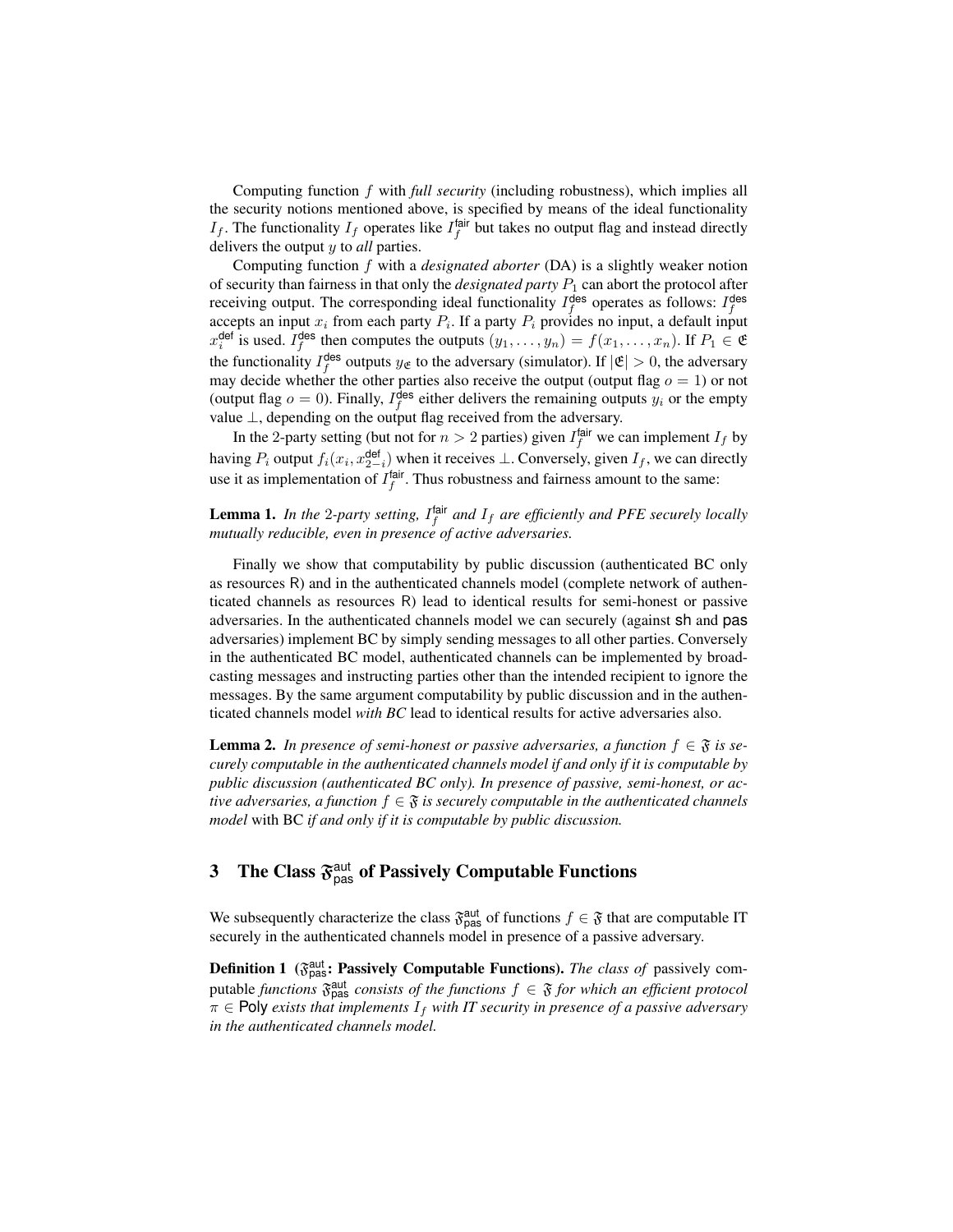Note that by Lem. 2 we have  $\mathfrak{F}_{\text{pas}}^{\text{aut}} = \mathfrak{F}_{\text{pas}}^{\text{bc}}$ , where  $\mathfrak{F}_{\text{pas}}^{\text{bc}}$  denotes the functions computable by public discussion in the setting above. Hence we may, for the sake of simplicity, assume an authenticated BC channel instead of authenticated channels as the sole underlying resource in the following discussion.

An important subset  $\mathfrak{F}_{\text{pas}}^{\text{aut}}$  is the set  $\mathfrak{F}_{\text{loc}}$  of locally computable *n*-party functions.

**Definition 2** ( $\mathfrak{F}_{\text{loc}}$ : **Locally Computable Functions).** A function  $f \in \mathfrak{F}$  is called locally computable  $(f \in \mathfrak{F}_{\text{loc}})$  if each party  $P_i$  can compute its function value  $y_i =$  $f_i(x_1, \ldots, x_n)$  *locally, without interacting with a resource or another party.* 

Obviously, for  $f$  to be locally computable,  $f_i$  cannot depend on the inputs of parties other then  $P_i$ :

**Lemma 3 (Characterization of**  $\mathfrak{F}_{loc}$ **).** A function  $f \in \mathfrak{F}$  is locally computable ( $f \in$  $\mathfrak{F}_{\mathsf{loc}}$ ) iff for every  $i \in [n]$ ,  $x_i \in \mathcal{X}_i$  the restriction  $f_i \mid_{\mathcal{X}_1 \times ... \times \mathcal{X}_{i-1} \times \{x_i\} \times \mathcal{X}_{i+1} \times ... \times \mathcal{X}_n}$  of f *is constant.*

Towards a characterization of  $\mathfrak{F}_{\text{pas}}^{\text{aut}}$ , we give a combinatorial definition of a set  $\mathfrak{F}_{\text{pas}}'$ of functions that we call *passively decomposable*. Passive decomposability captures the fact that a party can send a message about its input such that no adversary can learn anything that is not implied by its own input and function output.

**Definition 3** ( $\mathfrak{F}'_{\text{pas}}$ : Passively Decomposable Functions). *A function*  $f \in \mathfrak{F}_n$  *is called* passively decomposable, *denoted*  $f \in \mathfrak{F}'_{\text{pas}}$ , *if for any restriction*  $f \mid_{\mathfrak{X}_1 \times ... \times \mathfrak{X}_n}$  of  $f$  to *subsets*  $\mathcal{X}_j \subseteq \mathcal{X}_j$   $(j \in [n])$  we have:

- *1.*  $f \mid_{\widetilde{X}_1 \times ... \times \widetilde{X}_n}$  is locally computable  $(f \mid_{\widetilde{X}_1 \times ... \times \widetilde{X}_n} \in \mathfrak{F}_{\text{loc}})$  or
- *2. there is an*  $i \in [n]$  *and a partition (K-Cut) of*  $\widetilde{\mathcal{X}}_i$  *into non-empty sets*  $\mathcal{X}'_i \cup \mathcal{X}''_i = \widetilde{\mathcal{X}}_i$  $\mathcal{L}_e$  *such that for all*  $P_e \in \mathfrak{P} \setminus \{P_i\}$  *and all*  $x_e \in \widetilde{\mathcal{X}}_e$  ( $\mathfrak{E} := \{P_e\}$ ,  $\mathfrak{H}' := \mathfrak{H} \setminus \{P_i\}$ ):  $f_e(x_e, \widetilde{X}_{5'}, X'_i) \cap f_e(x_e, \widetilde{X}_{5'}, X''_i) = \emptyset.$

The above definition only discusses adversary sets  $\mathfrak E$  of cardinality  $|\mathfrak E|=1$ . As we show next this is actually equivalent to quantifying over all sets  $\mathfrak{E} \subseteq \mathfrak{P}$ .

**Lemma 4** (An Equivalent Characterization of  $\mathfrak{F}'_{\text{pas}}$ ). *A function*  $f \in \mathfrak{F}_n$  *is passively decomposable if and only if for any restriction*  $f |_{\tilde{X}_1 \times ... \times \tilde{X}_n}$  *of*  $f$  *to subsets*  $\mathcal{X}_j \subseteq \mathcal{X}_j$ <br>(i.e.  $[x]$ ) we have  $(j \in [n])$  we have:

- *1.*  $f \mid_{\widetilde{X}_1 \times ... \times \widetilde{X}_n}$  is locally computable  $(f \mid_{\widetilde{X}_1 \times ... \times \widetilde{X}_n} \in \widetilde{\mathfrak{F}}_{\text{loc}})$  or
- *2. there is an*  $i \in [n]$  *and a partition (K-Cut) of*  $\widetilde{\mathcal{X}}_i$  *into non-empty sets*  $\mathcal{X}'_i \cup \mathcal{X}''_i =$  $\widetilde{\mathcal{X}}_i$  such that for all  $\emptyset \neq \mathfrak{E} \subseteq \mathfrak{P} \setminus \{P_i\}$  and all  $x_{\mathfrak{E}} \in \widetilde{\mathcal{X}}_{\mathfrak{E}} (\mathfrak{H}' := \mathfrak{H} \setminus \{P_i\})$ :  $f_{\mathfrak{E}}(x_{\mathfrak{E}}, \widetilde{\mathcal{X}}_{\mathfrak{H}'}, \mathcal{X}'_i) \cap f_{\mathfrak{E}}(x_{\mathfrak{E}}, \widetilde{\mathcal{X}}_{\mathfrak{H}'}, \mathcal{X}''_i) = \emptyset.$

The proof of Lemma 4 is by induction over the size of the adversary set  $\mathfrak E$  and can be found in the full version [22].

We now show that passive decomposability as defined above indeed characterizes the passively computable  $n$ -party functions: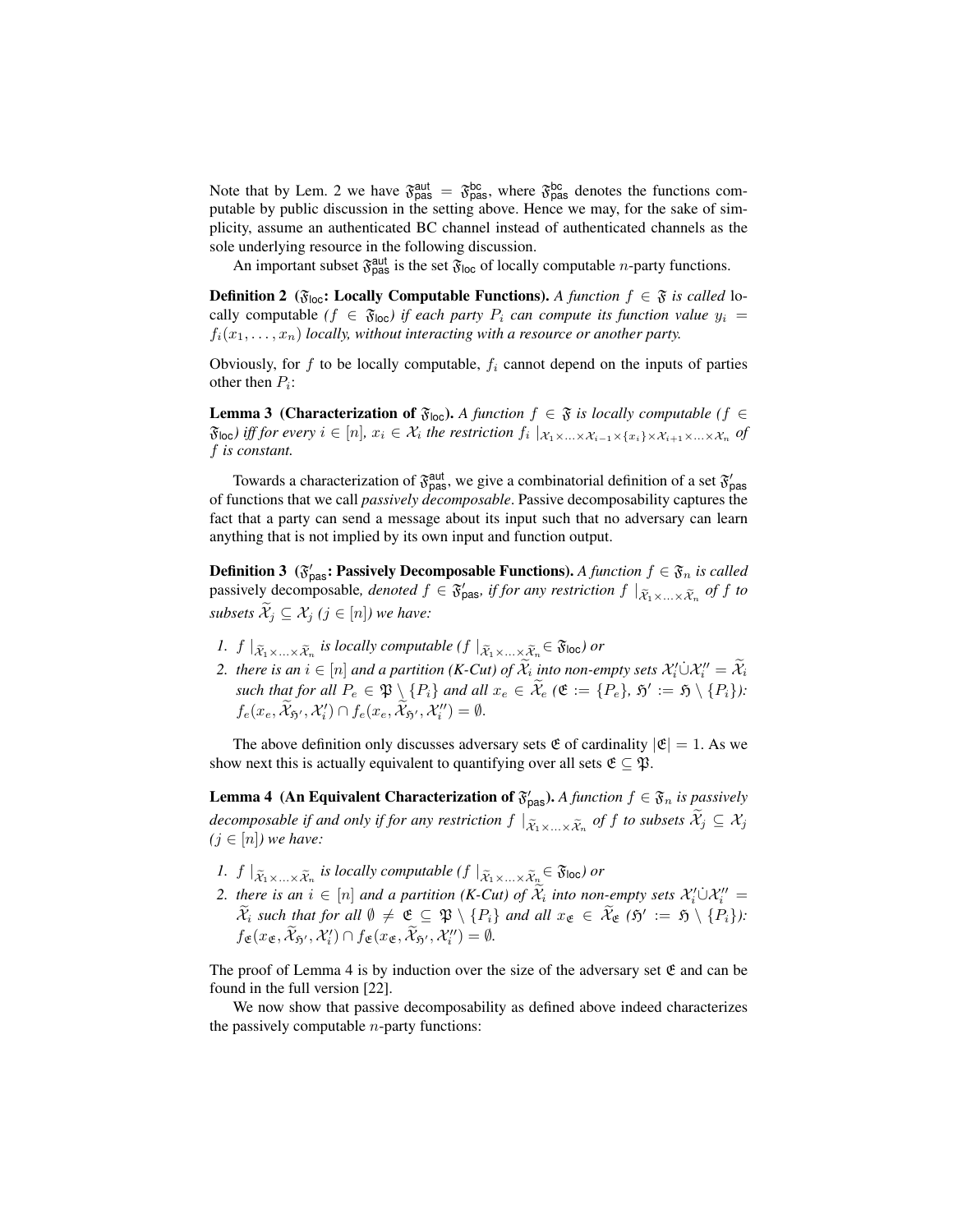**Theorem 1.** A function  $f \in \mathfrak{F}$  is passively computable if and only if it is passively de*composable. In short*  $\mathfrak{F}^{\text{aut}}_{\text{pas}} = \mathfrak{F}'_{\text{pas}}$ *. Furthermore, any function*  $f \in \mathfrak{F}^{\text{aut}}_{\text{pas}}$  *can efficiently (in the security parameter* κ*) be computed with PFE security.*

The full proof of Thm. 1 can be found in [22].  $\mathfrak{F}_{\text{pas}}^{\text{aut}} \subseteq \mathfrak{F}_{\text{pas}}'$  is shown by demonstrating that in absence of a K-cut no protocol participant can send a message that bears any information about his input without losing security. The proof of  $\mathfrak{F}_{\text{pas}}^{\text{aut}} \supseteq \mathfrak{F}_{\text{pas}}'$  is constructive in the sense that it inductively describes an efficient passively PFE secure protocol  $\pi_f$  to compute a function  $f \in \mathfrak{F}'_{\text{pas}}$ . The protocol  $\pi_f$  generalizes the approach of  $[24]$  to asymmetric *n*-party functions:

Wlog assume that there is a partition of  $\mathcal{X}_i = \mathcal{X}_i^{(1)} \dot{\cup} \mathcal{X}_i^{(2)}$  as described in Definition 3. The protocol  $\pi_f$  then proceeds as follows: The party  $P_i$  determines the message  $m_1 \in \{0, 1\}$  such that for the input  $x_i \in \mathcal{X}_i$  of  $P_i$  we have  $x_i \in \mathcal{X}_i^{(m_1)}$  and broadcasts  $m_1.$  The parties  $\frak P$  then restrict the function  $f$  to  $f|_{\mathcal X_1\times\mathcal X_2\times...\times\mathcal X_i}$   $^{(m_1)}_{\times...\times\mathcal X_n}$  and proceed with a partition for the restricted function in the same fashion. The process is iterated until the parties arrive at a locally computable restriction of  $f$ , at which point they can determine the output locally.

We conjecture that the above protocol achieves the optimal round complexity if it is refined to use the finest possible decomposition (according to [24]) of the input domains in every round.

# **4** The Class  $\mathfrak{F}^{\text{aut}}_{\text{sh}}$  of Semi-Honestly Computable Functions

Next we characterize the class  $\mathfrak{F}^{\text{aut}}_{\text{sh}}$  of *n*-party functions that are IT securely computable in the authenticated channels model in presence of a semi-honest adversary. Here, in order to obtain extra information, the corrupted parties are allowed to exchange their inputs for different ones, but must still behave according to the prescribed protocol. The results in this chapter will later help us to characterize LT secure functions in a very practical setting.

Definition 4 ( $\mathfrak{F}^{\text{aut}}_{\text{sh}}$ : Semi-Honestly Computable Functions). *The class of* semi-honestly computable *functions*  $\mathfrak{F}_{\text{sh}}^{\text{aut}}$  *consists of the functions*  $f \in \mathfrak{F}$  *for which an efficient protocol*  $\pi \in$  Poly *exists that implements*  $I_f$  *with IT security in presence of a semihonest adversary in the authenticated channels model.*

Note that by Lem. 2 we have  $\mathfrak{F}^{\text{aut}}_{\text{sh}} = \mathfrak{F}^{\text{bc}}_{\text{sh}}$ , where  $\mathfrak{F}^{\text{bc}}_{\text{sh}}$  denotes the functions computable by public discussion in the setting above. Hence we may, for the sake of simplicity, assume an authenticated BC channel instead of authenticated channels as the sole underlying resource in the following discussion.

We intend to characterize the class  $\mathfrak{F}^{\text{aut}}_{\text{sh}}$  combinatorially. To this end we introduce the concept of redundancy-freeness for  $n$ -party functions, generalizing the 2-party definitions of [21]. For a party  $P_i$ , two of its possible inputs  $x_i$  and  $x'_i$  to f may be completely indistinguishable to the other parties (by their output from  $f$ ), while the input  $x_i$  may yield a more informative output from f for  $P_i$  than  $x'_i$ . We then say the input  $x_i$  yielding more information dominates the input  $x_i'$  giving less information. As semihonest (and active) adversaries can select their inputs, generally with the goal to obtain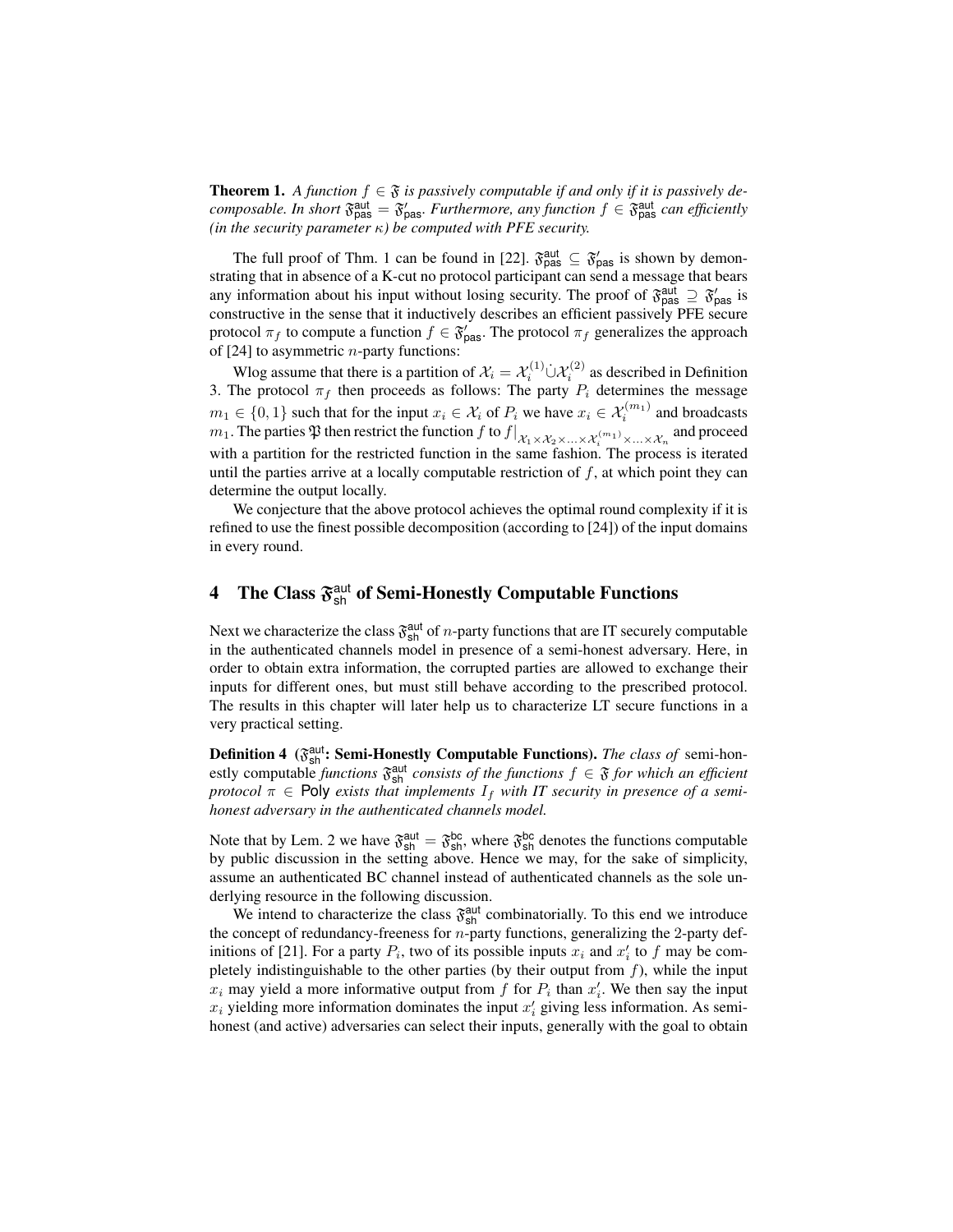as much information as possible, the dominated input  $x_i$  giving less information is not useful to a corrupted  $P_i$ . Along the same lines an ideal adversary (simulator) can always use the dominating input  $x_i$  instead  $x'_i$  of for simulation. As such the input  $x'_i$  is redundant, irrelevant in terms of security, and we can eliminate it from the function  $f$ under consideration. This procedure yields a *redundancy-free version*  $\hat{f}$  of  $f$ , with new, smaller, dominating input sets.

Definition 5 (Domination and Redundancy-Freeness). *Given an* n*-party function*  $f \in \mathfrak{F}_n$  we say  $x_i \in \mathcal{X}_i$  dominates  $x'_i \in \mathcal{X}_i$  iff for all  $x_{\mathfrak{P}'} \in \mathcal{X}_{\mathfrak{P}'}$ :  $f_{\mathfrak{P}'}(x_i, x_{\mathfrak{P}'}) =$  $f_{\mathfrak{P}'}(x'_i, x_{\mathfrak{P}'})$  and for all  $x_{\mathfrak{P}'}, x'_{\mathfrak{P}'} \in \mathcal{X}_{\mathfrak{P}'}$  (where  $\mathfrak{P}' := \mathfrak{P} \setminus \{P_i\}$ ):  $f_i(x'_i, x_{\mathfrak{P}'}) \neq$  $f_i(x'_i, x'_{\mathfrak{P}'}) \implies f_i(x_i, x_{\mathfrak{P}'}) \neq f_i(x_i, x'_{\mathfrak{P}'}).$ 

We define sets of dominating inputs  $\widetilde{\mathcal{X}}_j := \{ \mathcal{X} \subseteq \mathcal{X}_j \mid \forall x' \in \mathcal{X}_j \exists x \in \mathcal{X} :$ x dominates x'  $\}$  ( $j \in [n]$ ). Take the dominating set  $\hat{\mathcal{X}}_j$  as (some) element of minimal *cardinality in*  $\widetilde{\mathcal{X}}_j$ *. We then call*  $\hat{f} := f|_{\hat{\mathcal{X}}_1 \times ... \times \hat{\mathcal{X}}_n}$  *the* redundancy-free version *of*  $f$ *. Furthermore, for*  $x_j \in \mathcal{X}_j$  *let*  $\hat{x}_j \in \hat{\mathcal{X}}_j$  *be the (unique) element that dominates*  $x_j$ *.* 

The redundancy-free version  $\hat{f}$  of f is uniquely defined up to a renaming of input and output values (also see Sec. 8 or [22]). Domination is a reflexive and transitive relation. Furthermore it is antisymmetric up to renaming of input and output symbols. Hence two different dominating sets  $\hat{\mathcal{X}}_i$  and  $\hat{\mathcal{X}}'_i$  are sets of maximal elements under the domination relation and equal up to renaming of input and output values.

Since corrupted parties can cooperate to choose their inputs to obtain as much information as possible, it is important to note that the above Def. 5 generalizes to the combined input of the corrupted parties  $\mathfrak E$  as stated in Lem. 5 below. So if each corrupted party  $P_{e_j}$  chooses an input  $x_{e_j}$  dominating input  $x'_{e_j}$ , then the combined adversarial input  $x_{\mathfrak{E}}$  actually dominates  $x'_{\mathfrak{E}}$ .

**Lemma 5.** Let  $x_{\mathfrak{E}} = (x_{e_1}, \ldots, x_{e_{|\mathfrak{E}|}})$ ,  $x'_{\mathfrak{E}} = (x'_{e_1}, \ldots, x'_{e_{|\mathfrak{E}|}})$  such that each  $x_{e_j}$  dominates  $x'_{e_j}$  ( $j \in [|\mathfrak{E}|]$ ). Then we have for all  $x_{\mathfrak{H}} \in \mathcal{X}_{\mathfrak{H}}$ :  $f_{\mathfrak{H}}(x_{\mathfrak{E}}, x_{\mathfrak{H}}) = f_{\mathfrak{H}}(x'_{\mathfrak{E}}, x_{\mathfrak{H}})$  and  $for \ all \ x_{5}^{\prime}, x_{5}^{\prime} \in \mathcal{X}_{5}: f_{\mathfrak{E}}(x_{\mathfrak{E}}^{\prime}, x_{5}) \neq f_{\mathfrak{E}}(x_{\mathfrak{E}}^{\prime}, x_{5}^{\prime}) \implies f_{\mathfrak{E}}(x_{\mathfrak{E}}, x_{5}) \neq f_{\mathfrak{E}}(x_{\mathfrak{E}}, x_{5}^{\prime}).$ *Again we say that*  $x_{\mathfrak{E}}$  *dominates*  $x'_{\mathfrak{E}}$ *.* 

The proof of Lem. 5 is by induction on  $|\mathfrak{E}|$  and can be found in [22].

The following lemma states that the functions f and  $\hat{f}$  are locally<sup>13</sup> and efficiently mutually reducible. This means that it does not matter in terms of security which of the two functions is used and redundant inputs can safely be eliminated.

**Lemma 6.** *The functions*  $f$  *and*  $\hat{f}$  *are efficiently and PFE securely locally mutually reducible, even in presence of active adversaries.*

The proof of Lem. 6 is fairly straightforward, by showing how to implement  $I_{\hat{f}}$ when  $I_f$  is given and vice versa. It can be found in [22]. One essentially replaces inputs  $x_i$  with dominating inputs  $\hat{x}_i$ .

As PFE security in presence of active adversaries implies IT security in presence of semi-honest adversaries, we can derive the following simple corollary:

<sup>&</sup>lt;sup>13</sup> without using any communication resources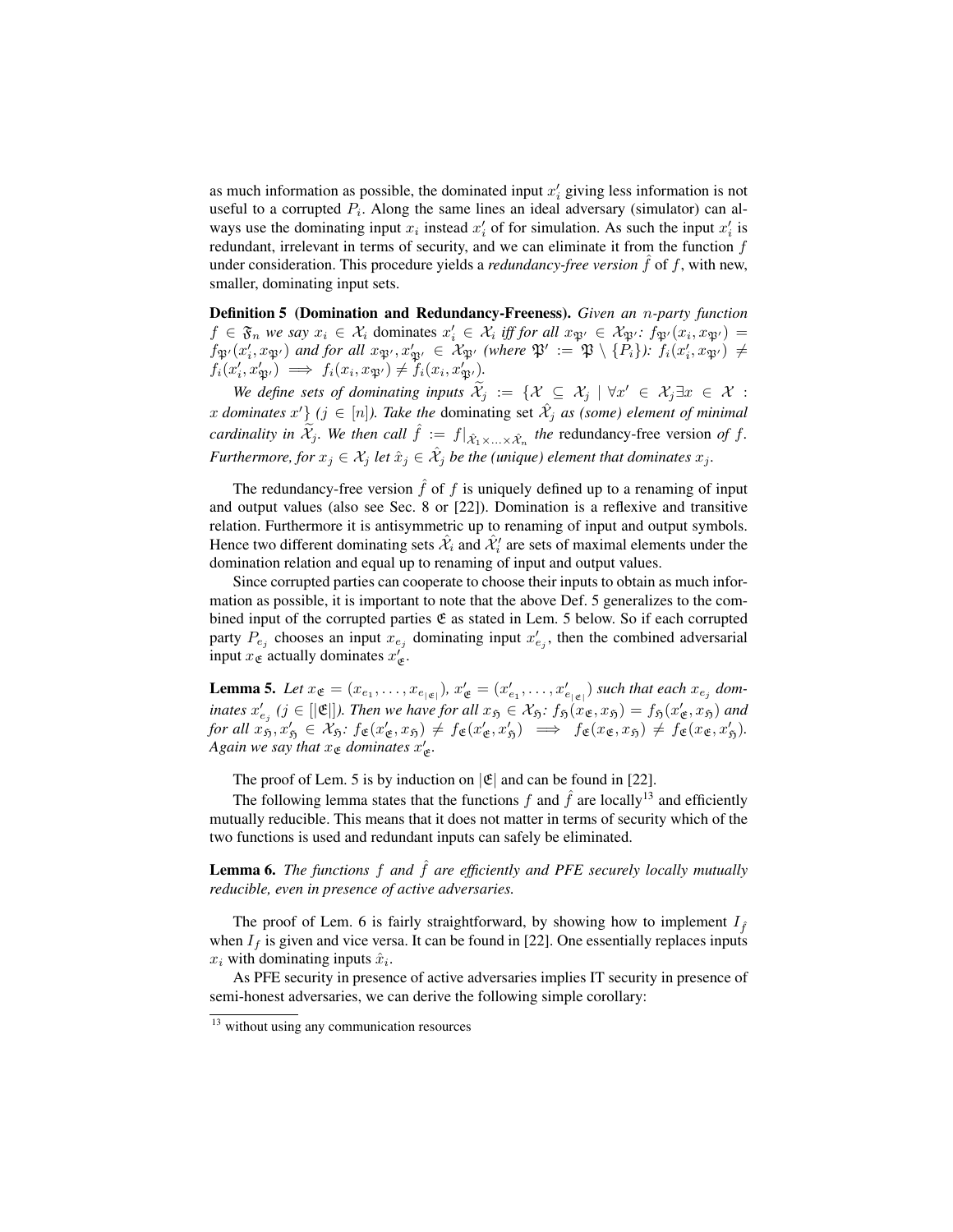**Corollary 1.** For any function  $f \in \mathfrak{F}$  we have:  $f \in \mathfrak{F}_{\text{sh}}^{\text{aut}} \iff \hat{f} \in \mathfrak{F}_{\text{sh}}^{\text{aut}}$ .

An *n*-party function  $f$  is then sh computable if and only if its redundancy-free version  $\hat{f}$  is **pas** computable.

**Theorem 2.** For a function  $f \in \mathfrak{F}$  we have:  $f \in \mathfrak{F}_{\text{sh}}^{\text{aut}} \iff \hat{f} \in \mathfrak{F}_{\text{pas}}^{\text{aut}}$ .

The full proof of Thm. 2 can be found in [22], we only give a sketch here. By Cor. 1 we know that  $f \in \mathfrak{F}_{\text{sh}}^{\text{aut}} \iff \hat{f} \in \mathfrak{F}_{\text{sh}}^{\text{aut}}$ . Therefore it suffices to show for redundancy-free functions f where  $f = \hat{f}$  that we have  $f \in \mathfrak{F}_{\text{sh}}^{\text{aut}} \iff f \in \mathfrak{F}_{\text{pas}}^{\text{aut}}$ . The implication  $f \in \mathfrak{F}_{\text{pas}}^{\text{aut}} \implies f \in \mathfrak{F}_{\text{sh}}^{\text{aut}}$  is then clear by definition. The implication  $f \in \mathfrak{F}_{\text{sh}}^{\text{aut}} \implies$  $f \in \mathfrak{F}_{\text{pas}}^{\text{aut}}$  is shown along the lines of the proof of Thm. 1, demonstrating that  $f \in$  $\mathfrak{F}^{\text{aut}}_{\text{sh}} \implies f \in \mathfrak{F}'_{\text{pas}}$ . The proof exploits the redundancy-freeness of f due to which a (working) simulator in the sh setting cannot actually substitute inputs.

The functions  $f^{(5)}$  and  $f^{(6)}$  in Fig. 1 are examples of *not* sh computable functions taken from [24]. The function  $f^{(6)}$  is of particular interest as it is of strictly less cryptographic strength than oblivious transfer. Function  $f^{(9)}$  is sh computable: After eliminating the redundant input  $x_3$ , the function is **pas** computable (as indicated by the horizontal and vertical lines).

| $f^{(1)}$<br>$\overline{0}$<br>$\sqrt{0/0}$ 0/0<br>$\ 0/0\ 1/0$                          | $f^{(2)}  0 1$<br>  0 1<br>0<br> 0 2<br>$\sqrt{3}2$<br>$\overline{2}$               | f(3)<br>$\theta$<br>$\overline{2}$<br>$0/0$ 1/1 1/0<br>$\boldsymbol{0}$<br>$0/0$ 2/2 2/0<br>$\ 3/3\;2/2\;2/0$<br>$\overline{2}$ | $f(4)$  <br>$\overline{2}$                                                                                                          | 3<br>$1/1\ 2\overline{2\ 2/0}$<br>$4/4$ 5/5 2/2 2/0<br>$\ 4/4\frac{3}{3\frac{3}{3\frac{3}{0}}$ | $f^{(5)}$   0 1<br>$\sqrt{100}$<br>$\parallel$ 0 1                                                            |
|------------------------------------------------------------------------------------------|-------------------------------------------------------------------------------------|---------------------------------------------------------------------------------------------------------------------------------|-------------------------------------------------------------------------------------------------------------------------------------|------------------------------------------------------------------------------------------------|---------------------------------------------------------------------------------------------------------------|
| $f^{(6)}$   0 1 2<br>$\boxed{0}$   1 1 2<br>  452<br>$\overline{2}$<br>$\parallel$ 4 3 3 | $f^{(7)}$   4 2 0<br>  433<br>3<br> 4 2 1<br>$  4 2 \overline{0}$<br>$\overline{0}$ |                                                                                                                                 | $f^{(8)}$ $\parallel$ 0 1<br>$\overline{0}$<br>$\ 0\ 1$<br>$\sqrt{ 0 2}$<br>$\sqrt{3}2$<br>$\overline{2}$<br>$\sqrt{3}$<br>$\ 3\ 1$ | f(9)<br>$z_1$<br>$x_1$<br>$x_2$                                                                | $z_3$<br>$z_2$<br>$\sqrt{5d\ 5/e 6/e }$<br>$\sqrt{\frac{8}{a}5/b}\sqrt{\frac{9}{c}}$<br>$x_3$   $8/a$ 9/b 8/c |

Fig. 1. Examples. Inputs for A are shown to the right, inputs for B on top. For asymmetric functions, outputs are denoted  $y_A/y_B$ ; for symmetric functions only the common output of both parties is listed.

# 5 The Class  $\mathfrak{F}^{\text{aut}}_{\text{act}}$  of Actively Computable Functions

We give a sufficient criterion for a function f to be in the class  $\mathfrak{F}^{\text{bc}}_{\text{act}}$  of functions which can securely be computed by public discussion in presence of an unlimited active adversary. We conjecture that this criterion is also necessary and prove this fact for the 2-party case. As such we only obtain a full characterization of the class  $\mathfrak{F}_{2act}$  of actively computable 2-party functions, but this suffices to see that  $\mathfrak{F}_{2act}$  is strictly contained in  $\mathfrak{F}_{2sh}$ and hence the notion of LT security lies strictly between IT security and CO security.

**Definition 6** ( $\mathfrak{F}_{\text{act}}^{\text{aut}}$ : Actively Computable Functions). *The class of* actively computable *functions*  $\hat{\delta}_{\text{act}}^{\text{aut}}$  *consists of the functions*  $f \in \mathfrak{F}$  *for which an efficient protocol*  $\pi \in$  Poly *exists that implements*  $I_f$  *with IT security in presence of an active adversary in the authenticated channels model with broadcast.*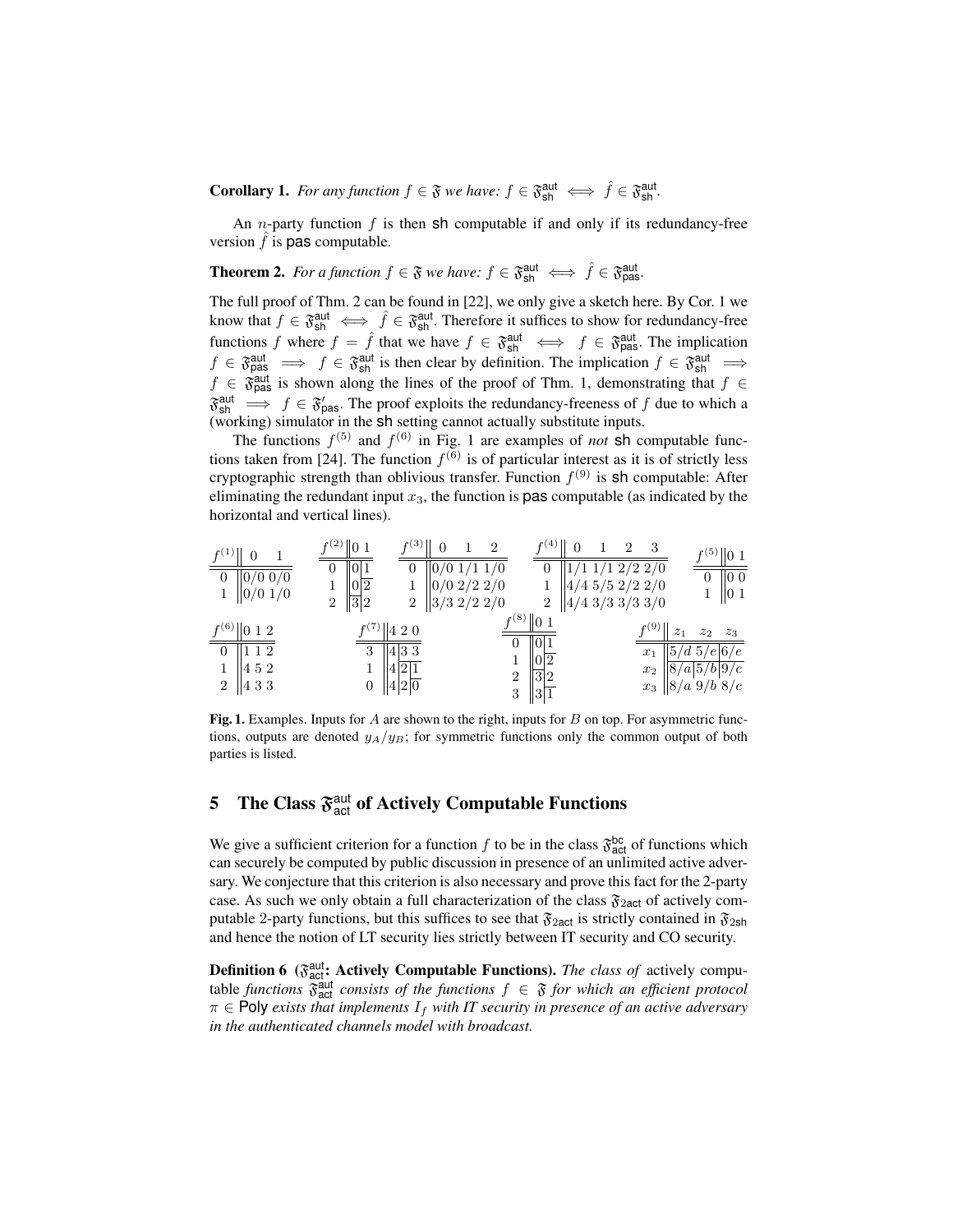Note that by Lem. 2 we have  $\mathfrak{F}^{\text{aut}}_{\text{act}} = \mathfrak{F}^{\text{bc}}_{\text{act}}$ , where  $\mathfrak{F}^{\text{bc}}_{\text{act}}$  denotes the functions computable by public discussion in the setting above. Hence we may in the following assume an authenticated BC channel as the sole underlying resource.

Interestingly there are some useful functions in the class  $\mathfrak{F}^{\text{aut}}_{\text{act}}$ , e.g.  $f^{(7)}$  in Fig. 1 which is a formalization of a Dutch flower auction, where the price is lowered in every round until a party decides to buy.

We next give a combinatorial characterization of actively computable functions, which essentially states that a party  $P_i$  must be able to send a message about its input such that the corrupted parties  $E$  reacting to this new information by changing their input from  $x'_g$  to  $x''_g$  could have achieved the same effect on the output by selecting a third input  $x_{\mathfrak{E}}$  a priori:

**Definition 7** ( $\mathfrak{F}'_{\text{act}}$ : Actively Decomposable Functions). *A function*  $f \in \mathfrak{F}$  *is called actively decomposable, denoted*  $f \in \mathfrak{F}_{\mathsf{act}}'$  *if and only if*  $\hat{f} \in \widehat{\mathfrak{F}_{\mathsf{act}}}$ . We have  $f \in \widehat{\mathfrak{F}_{\mathsf{act}}}$  *if one of the following holds:*

- *1. f is locally computable (* $f \in \mathfrak{F}_{loc}$ *);*
- 2. there is an  $i \in [n]$  and a partition (T-Cut) of  $\mathcal{X}_i$  into non-empty sets  $\mathcal{X}'_i \cup \mathcal{X}''_i = \mathcal{X}_i$ *such that*
	- *(i)*  $f|x_1 \times ... \times x_i \times ... \times x_n$ ,  $f|x_1 \times ... \times x_i \times ... \times x_n \in \mathfrak{F}_{\text{act}}$  *and (ii) for all*  $\mathfrak{E} \subseteq \mathfrak{P} \setminus \{P_i\}$  *and*  $\mathfrak{H}' := \mathfrak{H} \setminus \{P_i\}$  *we have*

$$
\forall \bar{x}_{\mathfrak{E}} \in \mathcal{X}_{\mathfrak{E}} : f_{\mathfrak{E}}(\bar{x}_{\mathfrak{E}}, \mathcal{X}_{5'}, \mathcal{X}'_{i}) \cap f_{\mathfrak{E}}(\bar{x}_{\mathfrak{E}}, \mathcal{X}_{5'}, \mathcal{X}''_{i}) = \emptyset \qquad (K-cut) \qquad and
$$
  

$$
\forall x'_{\mathfrak{E}}, x''_{\mathfrak{E}} \in \mathcal{X}_{\mathfrak{E}} \exists x_{\mathfrak{E}} \in \mathcal{X}_{\mathfrak{E}} \forall x_{5'} \in \mathcal{X}_{5'}
$$
  

$$
\forall x'_{i} \in \mathcal{X}'_{i} : f_{5}(x'_{\mathfrak{E}}, x_{5'}, x'_{i}) = f_{5}(x_{\mathfrak{E}}, x_{5'}, x'_{i}) \qquad \land
$$
  

$$
\forall x''_{i} \in \mathcal{X}''_{i} : f_{5}(x''_{\mathfrak{E}}, x_{5'}, x''_{i}) = f_{5}(x_{\mathfrak{E}}, x_{5'}, x''_{i})
$$

Active decomposability indeed characterizes the actively computable functions:

**Theorem 3.** *A function*  $f \in \mathfrak{F}$  *is actively computable if it is actively decomposable. In* short  $\mathfrak{F}^{\text{aut}}_{\text{act}} \supseteq \mathfrak{F}'_{\text{act}}$ . In the 2*-party case*<sup>14</sup> we even have  $\mathfrak{F}_{\text{2act}} \subseteq \mathfrak{F}'_{\text{2act}}$ , i.e.  $\mathfrak{F}_{\text{2act}} = \mathfrak{F}'_{\text{2act}}$ . *Furthermore, any function*  $f \in \mathfrak{F}_{\text{act}}'$  *can be computed efficiently with PFE security.* 

## Furthermore, we conjecture:

## *Conjecture 1.*  $\mathfrak{F}_{\text{act}}^{\text{aut}} = \mathfrak{F}_{\text{act}}^{\prime}$ .

The full proof of Thm. 3 can be found in [22]. The implication  $f \in \mathfrak{F}'_{\text{act}} \implies f \in$  $\mathfrak{F}^{\text{aut}}_{\text{act}}$  is proven by showing the protocol for the semi-honest scenario secure against active adversaries, when applied to the T-cuts of a function  $f \in \mathfrak{F}'_{act}$  instead of the K-cuts of a function in  $\mathfrak{F}_{\text{sh}}^{\text{aut}}$ . To obtain  $f \in \mathfrak{F}_{\text{2act}} \implies f \in \mathfrak{F}_{\text{2act}}'$  we observe that for  $f \notin \mathfrak{F}_{\text{2act}}'$ <br>the adversary can in any protocol induce an output distribution that is impossible to achieve in the ideal setting. The adversary does this by extracting information on the inputs of other participants from the protocol messages and adjusting his input according to that information.

The functions  $f^{(7)}$  and  $f^{(8)}$  in Fig. 1 are examples of actively computable functions. Especially compare  $f^{(8)}$  with  $f^{(2)} \in \mathfrak{F}_{2sh}$  which is *not* actively computable. The lines in the tables for  $f^{(7)}$  and  $f^{(8)}$  represent messages which are to be sent in the protocol.

<sup>&</sup>lt;sup>14</sup> For a function class  $\mathfrak{F}_{name}^{chan}$  we denote the 2-party subclass  $\mathfrak{F}_{name}^{chan} \cap \mathfrak{F}_{2}$  by  $\mathfrak{F}_{2name}$ . We drop the communication model specification chan as it is irrelevant for the 2-party setting.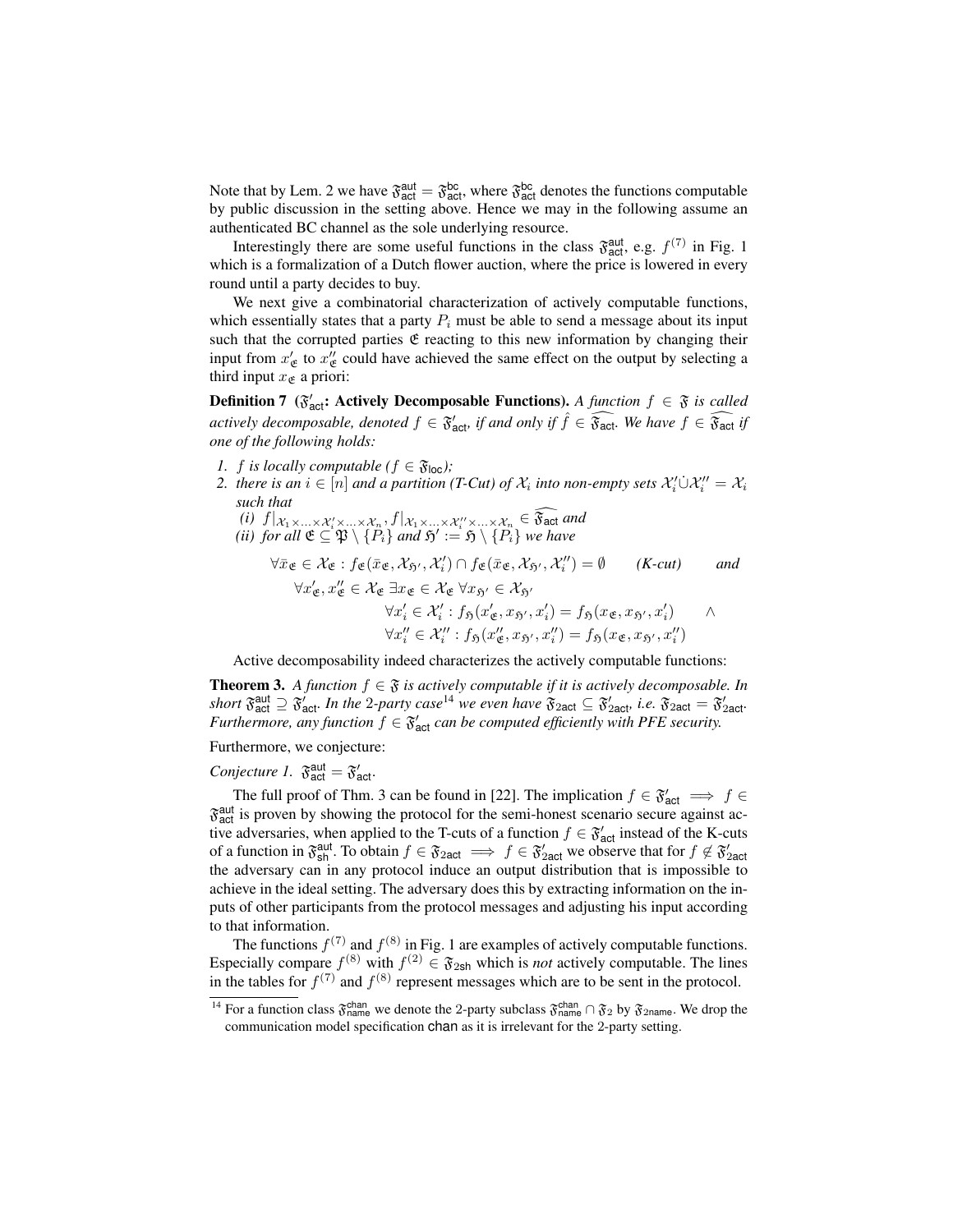### 6 Quantum Protocols

In this section we will relate the class  $\mathfrak{F}_{2sh}$  of sh computable 2-party functions with the class of 2-party functions computable with quantum cryptography in presence of an active adversary. A similar result has been obtained by Louis Salvail, but is not published yet. Naturally, we have to adapt our model of security to the quantum case. All machines except for the distinguisher D will be quantum machines able to exchange quantum messages. Furthermore, all inputs and outputs must be classical and the distinguisher must try to distinguish the real and the ideal model based on this classical information.

Let  $\mathfrak{F}_{2\text{qu}}$  denote the set of functions  $f \in \mathfrak{F}_2$  which can, with the help of a quantum channel, securely and efficiently be computed in presence of an unbounded active adversary. Then the following result holds.

**Theorem 4.** *The class*  $\mathfrak{F}_{2qu}$  *of quantum computable functions is strictly contained in the class of* **sh** *computable functions*  $\mathfrak{F}_{2\mathsf{sh}}$ *.* 

A proof of this theorem is sketched in [22]. The strict inclusion  $\mathfrak{F}_{2qu} \subsetneq \mathfrak{F}_{2sh}$  gives rise to new impossibility results. For instance, the function  $f^{(6)} \notin \mathfrak{F}_{2\mathsf{sh}}$  in Fig. 1 cannot be computed by means of quantum cryptography. An interesting still open question is the power of temporary CO assumptions together with a quantum channel. It is known that this does not suffice to securely implement any function which could in turn be used to implement an IT secure bit commitment. However, a secure implementation of the function  $f^{(6)}$  in Fig. 1 is not precluded by this impossibility result.

## 7 Long-Term Security

Subsequently we characterize the  $n$ -party functions that can be computed LT securely (without fairness) in presence of active adversaries. LT security means we are willing to make CO assumptions, but only for the duration of the protocol interaction. Once the protocol has terminated we demand IT security. We look at different classes of LT securely computable functions, defined by different channel models. The most practical model, corresponding to the class  $\mathfrak{F}_{\text{lts}}^{\text{ins, pki}}$ , is an internet-like setting, where insecure channels and a PKI are available to the parties. Furthermore we also discuss the classes  $\mathfrak{F}_{\text{lts}}^{\text{aut}}$  where authenticated channels and  $\mathfrak{F}_{\text{lts}}^{\text{bc}}$  where an authenticated BC channel are given. We find that all these classes  $\mathfrak{F}_{\text{lts}}^{\text{ins, pik}} = \mathfrak{F}_{\text{lts}}^{\text{bc}} = \mathfrak{F}_{\text{lts}}^{\text{aut}}$  are equal to the class  $\mathfrak{F}_{\text{sh}}^{\text{aut}}$ of sh computable functions.

**Definition 8** ( $\mathfrak{F}^{\text{bc}}_{\text{lts}}, \mathfrak{F}^{\text{ins, phi}}_{\text{lts}}$ ,  $\mathfrak{F}^{\text{aut}}_{\text{lts}}$ : LT Computable Functions). *The classes of* LT computable *functions (i)*  $\mathfrak{F}^{\text{bc}}_{\text{lts}}$ , *(ii)*  $\mathfrak{F}^{\text{his, piki}}_{\text{lts}}$ , *(iii)*  $\mathfrak{F}^{\text{aut}}_{\text{lts}}$  *consists of the functions*  $f \in \mathfrak{F}$  *for which* an efficient protocol  $\pi \in$  Poly exists that implements  $I_f^{\text{ab}}$  with LT security in presence *of an active adversary from (i) an authenticated broadcast channel; (ii) a complete network of insecure channels and a PKI; (iii) a complete network of authenticated channels; respectively.*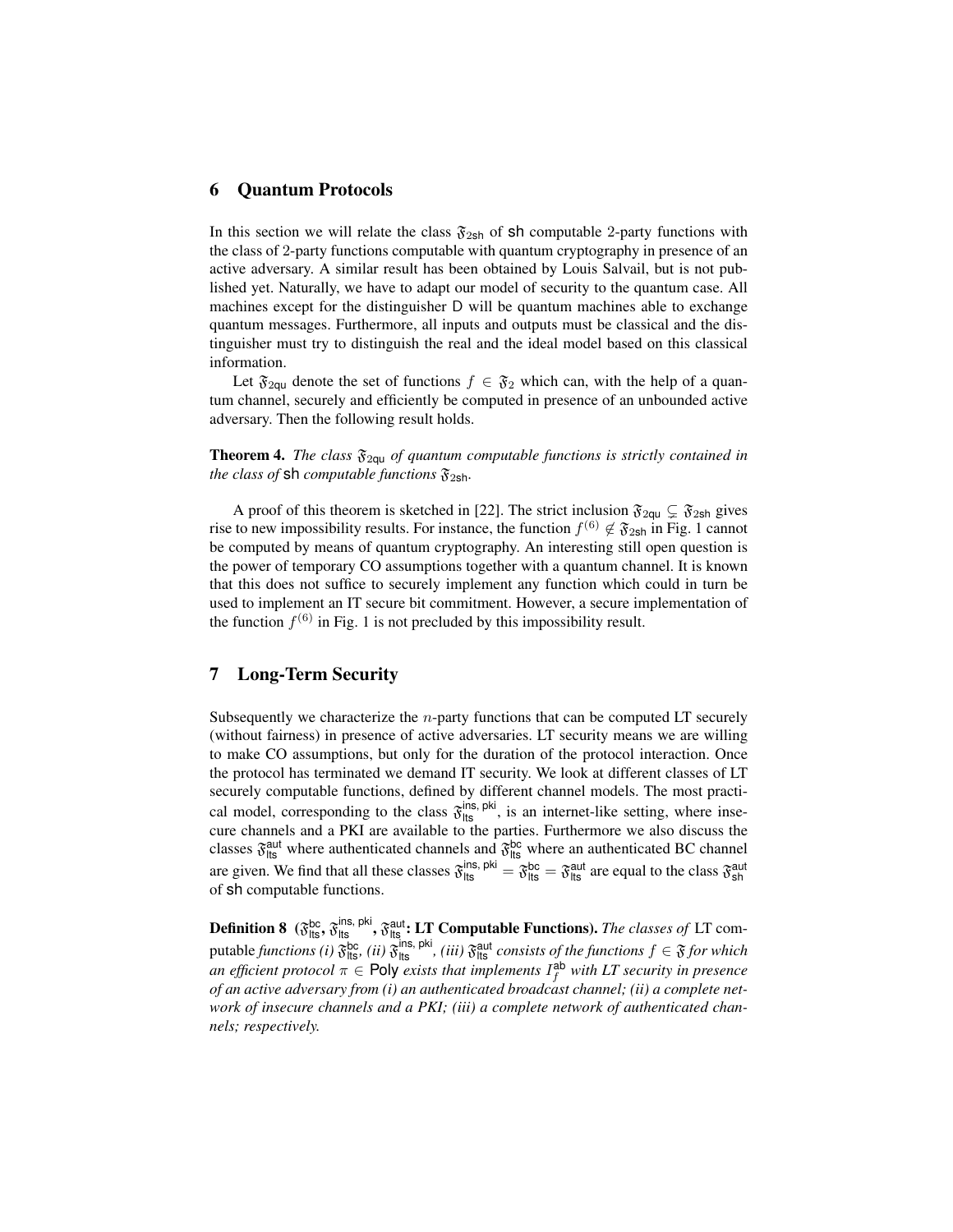We now show that the classes defined in the previous section are all equivalent to  $\mathfrak{F}_{\text{sh}}^{\text{aut}}$ . First, we observe that once we allow CO assumptions during the protocol execution, we can force semi-honest behavior (i.e. that the adversary behaves according to the protocol) using an unconditionally hiding commitment scheme [18] and zero-knowledge arguments of knowledge:

# **Theorem 5.** If one-way functions (OWF) exist, we have  $\mathfrak{F}_{\text{sh}}^{\text{aut}} = \mathfrak{F}_{\text{lts}}^{\text{bc}}$ .

A full proof of Thm. 5 can be found in [22]. We show that the semi-honest to active protocol compiler of [16] can be applied to a semi-honestly secure protocol in such a way that it becomes CO secure against active adversaries, while maintaining IT security against semi-honest adversaries. Furthermore we claim:

**Theorem 6.** We have  $\mathfrak{F}_{\text{lts}}^{\text{ins, pik}} = \mathfrak{F}_{\text{lts}}^{\text{bc}} = \mathfrak{F}_{\text{lts}}^{\text{aut}} = \mathfrak{F}_{\text{sh}}^{\text{aut}}$ .

We prove this by showing  $\mathfrak{F}_{\text{lts}}^{\text{bc}} \subseteq \mathfrak{F}_{\text{lts}}^{\text{ins, piki}}$ ,  $\mathfrak{F}_{\text{lts}}^{\text{ins, phi}} \subseteq \mathfrak{F}_{\text{lts}}^{\text{aut}}$ ,  $\mathfrak{F}_{\text{lts}}^{\text{hot}} \subseteq \mathfrak{F}_{\text{lts}}^{\text{bc}}$ . First,  $\mathfrak{F}_{\text{lts}}^{\text{bc}} \subseteq$  $\mathfrak{F}_{\text{lts}}^{\text{ins, pki}}$  holds as we can use the Dolev-Strong-Protocol [12] to obtain authenticated BC in the PKI setting.  $\mathfrak{F}_{\text{lts}}^{\text{ins, piki}} \subseteq \mathfrak{F}_{\text{lts}}^{\text{aut}}$  holds as using detectable precomputation [14] we can establish a PKI in the authenticated channels model.<sup>15</sup>  $\mathfrak{F}_{\text{lts}}^{\text{aut}} \subseteq \mathfrak{F}_{\text{lts}}^{\text{bc}}$  follows from Lem. 2.

Thm. 6 is optimal in the sense that we cannot hope to implement all functions  $f \in \mathfrak{F}_{\text{lts}}^{\text{ins, pik}}$  with robustness or even fairness. Of course we have (by definition) robust LT (even IT) secure protocols for the functions  $f \in \mathfrak{F}_{act}^{\text{aut}}$ . But e.g. the symmetric XOR function  $f_{XOR}(x_1, x_2) := (x_1 \text{ XOR } x_2, x_1 \text{ XOR } x_2)$  is by the combinatorial characterizations of the previous sections  $f_{XOR} \in \mathfrak{F}_{2sh} \setminus \mathfrak{F}_{act}^{\text{ac}} \subset \mathfrak{F}_{\text{lt}}^{\text{bcl}} \setminus \mathfrak{F}_{act}^{\text{aut}}$ . Now a fair implementation of  $f_{XOR}$  would clearly imply a fair cointoss, which by [10] cannot be implemented in the model under consideration. As such the security without fairness as guaranteed by Thm. 6 is indeed the best we can hope for.

#### 7.1 Long Term Security with designated Aborter

As mentioned above we cannot generally guarantee robustness or even fairness for a LT secure protocol  $\pi_f$  computing  $f \in \mathfrak{F}_{2}$ lts. However, under stronger CO assumptions, we can guarantee that only a specific designated party can abort the protocol after obtaining output and before the honest parties can generate output. This may be of practical relevance where a specific party is not trusted, but can be relied upon not to abort the protocol. For instance a party may have a vested interest in the successful termination of the protocol regardless of the outcome. One may think of an auctioneer that gets paid only if the auction terminates successfully. Or a party may act in an official capacity and cannot abort the protocol for legal reasons.

We will show that stronger guarantees of this type are obtainable if the underlying CO assumption allows for an oblivious transfer (OT) protocol which is LT secure against one of the participants. Enhanced trapdoor one-way permutations are an example of such an assumption [15]. It is generally believed that OT is *not* implied by OWFs, meaning that LT security with designated aborter appears to require strictly stronger assumptions than plain LT security.

<sup>&</sup>lt;sup>15</sup> Note that robustness is not required here: The establishment of the PKI may fail, but then the protocol simply aborts.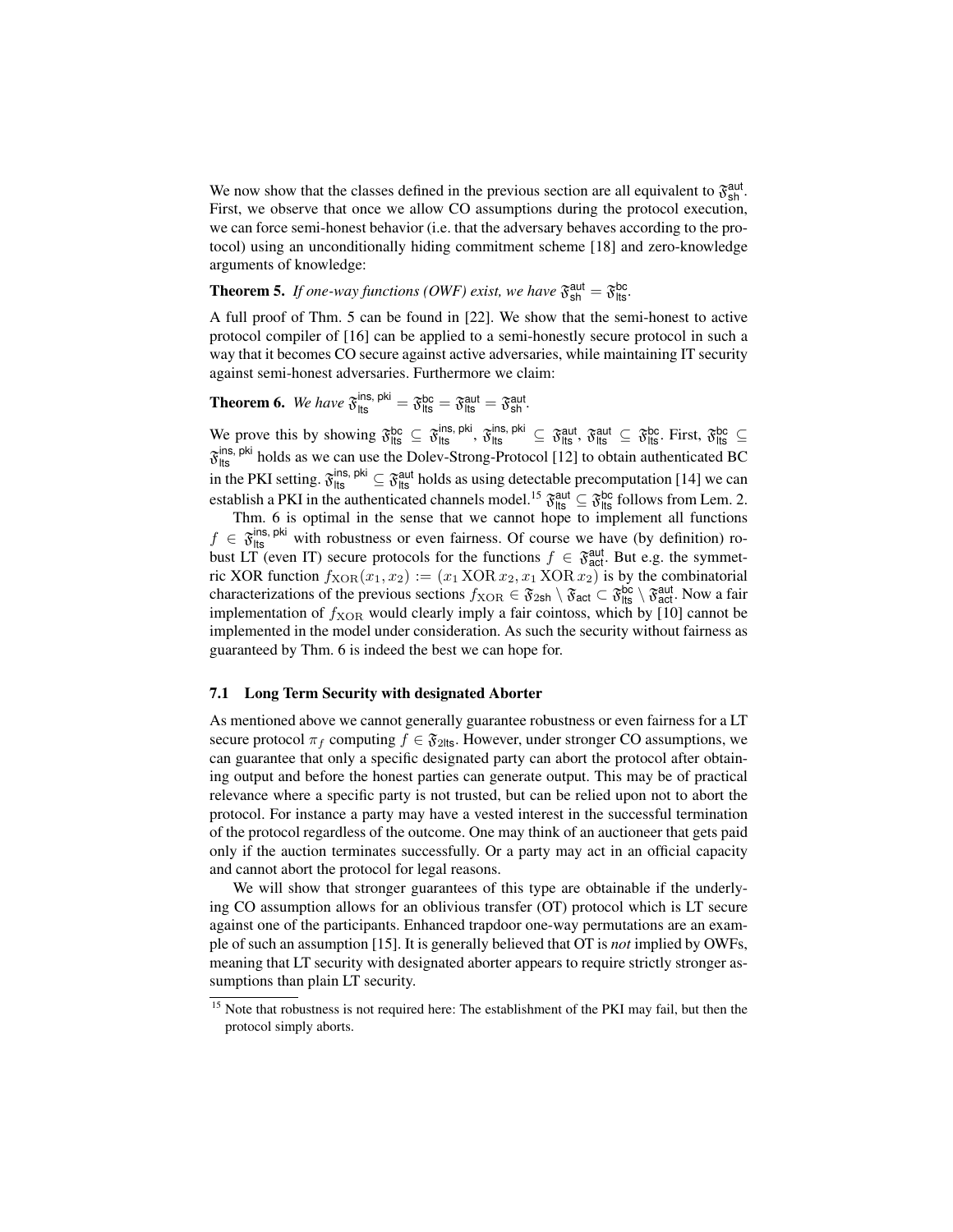**Lemma 7.** Any sh *computable function*  $f \in \mathfrak{F}_{\text{sh}}^{\text{aut}} = \mathfrak{F}_{\text{lts}}^{\text{ins, pk}}$  *can be computed using a*  $\emph{protocol}$   $\pi$  which is LTS-DA, i.e. implements  $I_f^{\text{des}}$  with CO security and simultaneously I<sup>ab</sup> with LT security in the insecure channels model with PKI iff CO oblivious transfer *LT-secure against one party (CO-OT+) exists.*

A proof of this lemma is sketched in [22]. Essentially we apply the protocol compiler of [16] to the distributed circuit of the sh secure protocol for f in such a fashion that gates owned by a specific party  $P_i$  are computed with CO primitives that IT protect  $P_i$ . Reconstruction is in the end done toward the designated party  $P_1$ , which then ensures that the remaining parties can reconstruct. As a result the protocol is CO correct, and IT no one learns more than in the  $sh$  secure protocol for  $f$ .

## 8 Classification of 2-party Functions

Combining the results of this work and of [21], we can derive a complete combinatorial classification of the 2-party functions  $\mathfrak{F}_2$  by completeness and computability.

We first define an equivalence relation *renaming* on  $\mathfrak{F}_2$  by  $f^{(1)} \equiv f^{(2)}$  iff  $f^{(2)}$  is obtained from  $f^{(1)}$  by locally renaming input and output values. A formal definition can be found in [21] or [22]. It is easy to see that renamings are locally mutually reducible under all security paradigms considered in this work. In particular  $f^{(1)} \equiv f^{(2)}$  implies  $I_{f^{(1)}} \succcurlyeq_{\text{act}}^{\text{PFE}} I_{f^{(2)}} \succcurlyeq_{\text{act}}^{\text{PFE}} I_{f^{(1)}} \text{ and } I_{f^{(1)}} \succcurlyeq_{\text{pas}}^{\text{PFE}} I_{f^{(2)}} \succcurlyeq_{\text{pas}}^{\text{PFE}} I_{f^{(1)}}.$ 

Next we define an equivalence relation *matching* on the set of classes  $\mathfrak{F}_2/\equiv$  (and thereby on  $\mathfrak{F}_2$ ) by isolating inputs that lead to identical behavior and regarding functions as matching if, after eliminating such trivially redundant inputs, they are renamings:

**Definition 9.** Given a 2-party function  $f \in \mathfrak{F}_2$  we say  $x_A$  matches  $x'_A$  for inputs  $x_A, x'_A \in \mathcal{X}_A$ , iff  $x_A$  dominates  $x'_A$  and  $x'_A$  dominates  $x_A$ . The matching relation is *an equivalence relation on*  $\mathcal{X}_A$ . By  $\bar{\mathcal{X}}_A$  *we designate a set of representatives.*  $\bar{\mathcal{X}}_B$  *is defined analogously.*

We then call  $\dot{f} := f|_{\bar{X}_A \times \bar{X}_B}$  the weakly redundancy-free version of f and for  $f^{(1)}, f^{(2)}$  ∈  $\mathfrak{F}_2$  *we write*  $f^{(1)} \cong f^{(2)}$  *if*  $\bar{f}^{(1)} \equiv \bar{f}^{(2)}$  *Furthermore for*  $x_A \in \mathcal{X}_A$ *and*  $x_B \in \mathcal{X}_B$  *let*  $\bar{x}_A \in \tilde{\mathcal{X}}_A$  *and*  $\bar{x}_B \in \tilde{\mathcal{X}}_B$  *be the (unique) elements that match*  $x_A$ *respectively*  $x_B$ *.* 

Like the redundancy-free version  $\hat{f}$  of f, the weakly redundancy-free version  $\bar{f}$  of f is well defined up to renaming. Before we can state the actual classification, we have to reiterate another result of [21]:

**Theorem 7** (Complete Functions [21]). *The classes*  $\mathfrak{C}_{2 \text{act}}, \mathfrak{C}_{2 \text{sh}}$  *and*  $\mathfrak{C}_{2 \text{pas}}$  *of actively, semi-honestly, and passively complete 2-party functions are the classes of functions* f ∈ F<sup>2</sup> *to which all other 2-party functions can be securely reduced in presence of an active, semi-honest or passive adversary respectively. The classes*  $\mathfrak{C}_{2 \text{act}} = \mathfrak{C}_{2 \text{sh}}$  *consist of exactly the functions*  $f \in \mathfrak{F}_2$  *where*  $f \in \mathfrak{C}_{2p\text{as}}$ *. The class*  $\mathfrak{C}_{2p\text{as}}$  *consists of exactly the functions*  $f \in \mathfrak{F}_2$  *where*  $\exists a_1, a_2 \in \mathcal{X}_A$ ,  $b_1, b_2 \in \mathcal{X}_B$ :

$$
\exists a_1, a_2 \in \mathcal{X}_A, b_1, b_2 \in \mathcal{X}_B : f_A(a_1, b_1) = f_A(a_1, b_2) \land f_B(a_1, b_1) = f_B(a_2, b_1)
$$
  
 
$$
\land (f_A(a_2, b_1) \neq f_A(a_2, b_2) \lor f_B(a_1, b_2) \neq f_B(a_2, b_2)).
$$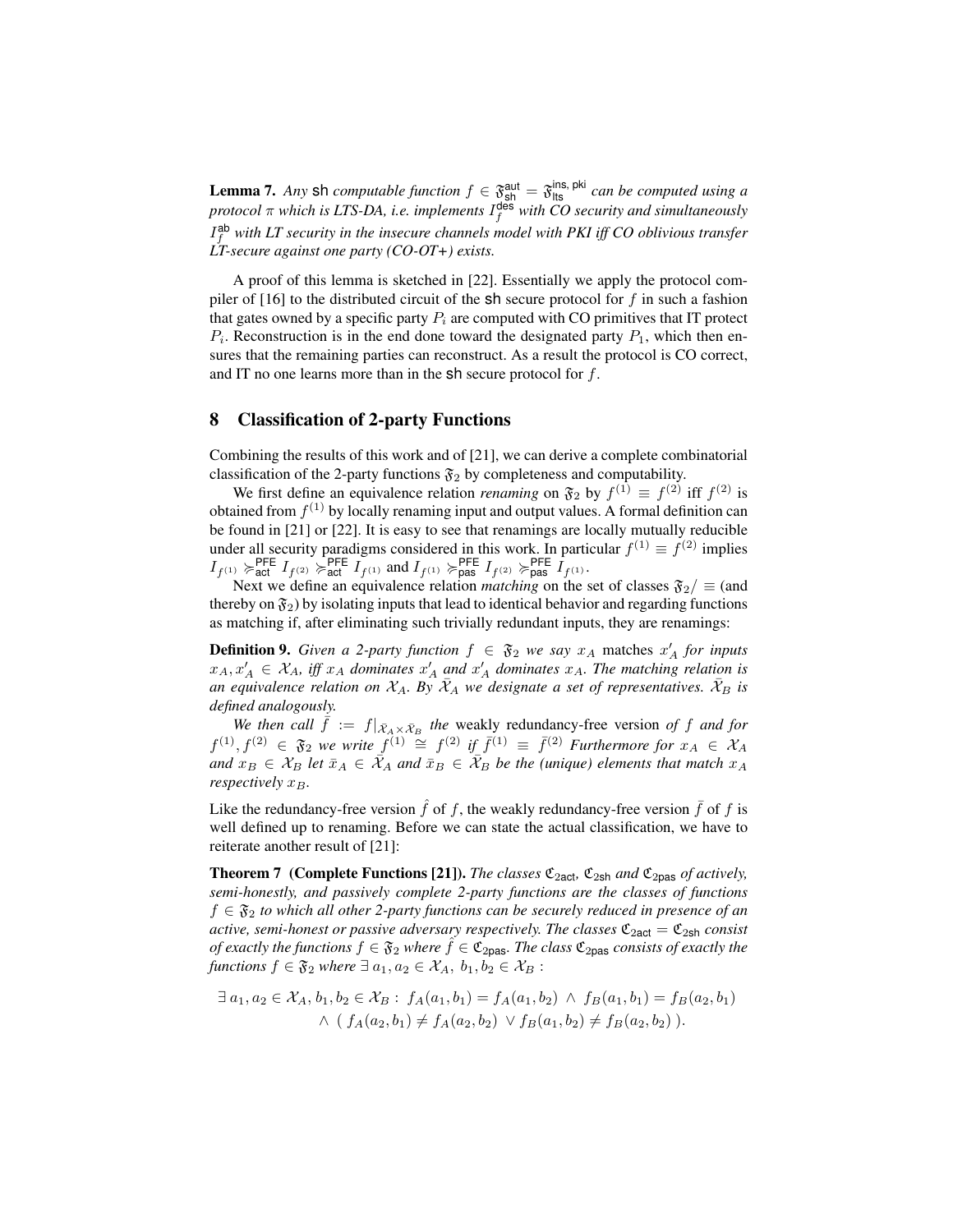*We refer to this combinatorial structure as minimal OT.*

Note that  $f \in \mathfrak{C}_{2\text{pas}}$  iff  $f \in \mathfrak{C}_{2\text{act}}$  or  $\hat{f} \not\equiv \overline{f}$ . This is clear from Kraschewski's result as stated above and from the observation that  $\hat{f} \neq \bar{f}$  implies a minimal OT. We then arrive at the following

Theorem 8 (Classification). *The class of 2-party functions is a disjoint union of three sets*  $\mathfrak{F}_2 = \mathfrak{C}_2$ <sub>act</sub>∪ $\mathfrak{F}_2$ act∪ $\mathfrak{F}_2$ <sup>nct</sup> *or*  $\mathfrak{F}_2 = \mathfrak{C}_2$ <sub>2</sub>b1∪ $\mathfrak{F}_2$ <sup>nct</sup> ar  $\mathfrak{F}_2 = \mathfrak{C}_2$ <sub>pas</sub>∪ $\mathfrak{F}_2$ <sub>2pas</sub>∪ $\mathfrak{F}_2$ <sub>2pas</sub><br>where **nct** *stand for "neither complete nor comput* 

> $\emptyset \neq \mathfrak{F}_{2\textsf{act}}, \mathfrak{F}_{2\textsf{pas}} \subsetneq \mathfrak{F}_{2\textsf{act}} \cup \mathfrak{F}_{2\textsf{pas}} \subsetneq \mathfrak{F}_{2\textsf{sh}}$  $\emptyset \neq \mathfrak{F}^{\mathsf{nct}}_{\mathsf{2pas}} \subsetneq \mathfrak{F}^{\mathsf{nct}}_{\mathsf{2sh}} \subsetneq \mathfrak{F}^{\mathsf{nct}}_{\mathsf{2act}}$  $\emptyset \neq \mathfrak{C}_{2\text{act}} = \mathfrak{C}_{2\text{sh}} \subsetneq \mathfrak{C}_{2\text{pas}}$

The above results are directly derived from the combinatorial descriptions of the function classes that can be found in the preceding sections and, as far as complete functions are concerned, in [21]. Additional details and examples can be found in [22].

### 9 Conclusions

We defined the notion of long-term (LT) security, where we assume that the adversary is CO bounded *during* the execution of the protocol *only*. That is, we rely on CO assumptions, but only for the duration of the protocol execution; thereafter, a failure of the CO assumptions must not compromise security. We then gave a combinatorial description of the class  $\mathfrak{F}_{\text{lts}}^{\text{ins, pik}}$  of functions that can be computed LT securely in an internet-like setting, where a complete network of insecure channels and a PKI are available. Towards this goal, we characterized the classes  $\mathfrak{F}^{\text{aut}}_{\text{pas}}, \mathfrak{F}^{\text{aut}}_{\text{sh}}$  and  $\mathfrak{F}^{\text{aut}}_{\text{act}}$  of functions that can be computed with information theoretic (IT) security in the authenticated channels model (with broadcast) in presence of passive, semi-honest and active adversaries. Our results are constructive in that, for every function proven computable in a given setting, one can deduce a secure protocol.

More precisely, we showed that semi-honest computability and LT secure computability amount to the same, i.e.  $\mathfrak{F}^{\text{aut}}_{\text{sh}} = \mathfrak{F}^{\text{bc}}_{\text{lts}} = \mathfrak{F}^{\text{aut}}_{\text{lts}} = \mathfrak{F}^{\text{ins, pik}}_{\text{lts}}$ , where the classes  $\mathfrak{F}^{\text{aut}}_{\text{lts}}$ and  $\mathfrak{F}^{\text{bc}}_{\text{lts}}$  are defined analogously to  $\mathfrak{F}^{\text{ins, pik}}_{\text{lts}}$ , but rely on a network of authenticated channels or authenticated broadcast respectively as communication resources. We then characterized the class  $\mathfrak{F}_{2act}$  of actively computable 2-party functions in order to offset IT secure computability against LT secure computability. Indeed, we found  $\mathfrak{F}^{\text{aut}}_{\text{act}} \subsetneq \mathfrak{F}^{\text{ins, pki}}_{\text{Its}},$ meaning that in presence of corrupted majorities strictly more functions are computable with LT security than with IT security. We furthermore gave a necessary condition (that we conjecture also to be sufficient) for an *n*-party function to be in  $\mathfrak{F}^{\text{aut}}_{\text{act}}$ . As the functions in  $\mathfrak{F}^{\text{aut}}_{\text{act}}$  are robustly (and therefore fairly) computable, these results can be interpreted along the lines Gordon et al. [17], who discuss the fair computability of binary 2-party functions in the CO setting. Our results apply to the IT scenario instead of the CO setting, there however, our results are much more general in that they pertain to arbitrary *n*-party functions. We showed that for the functions  $\mathfrak{F}_{\text{lts}}^{\text{ins, pik}}$  fairness is generally not achievable. However, for the functions  $\mathfrak{F}_{\text{lts}}^{\text{ins, pki}}$  we can guarantee LT security with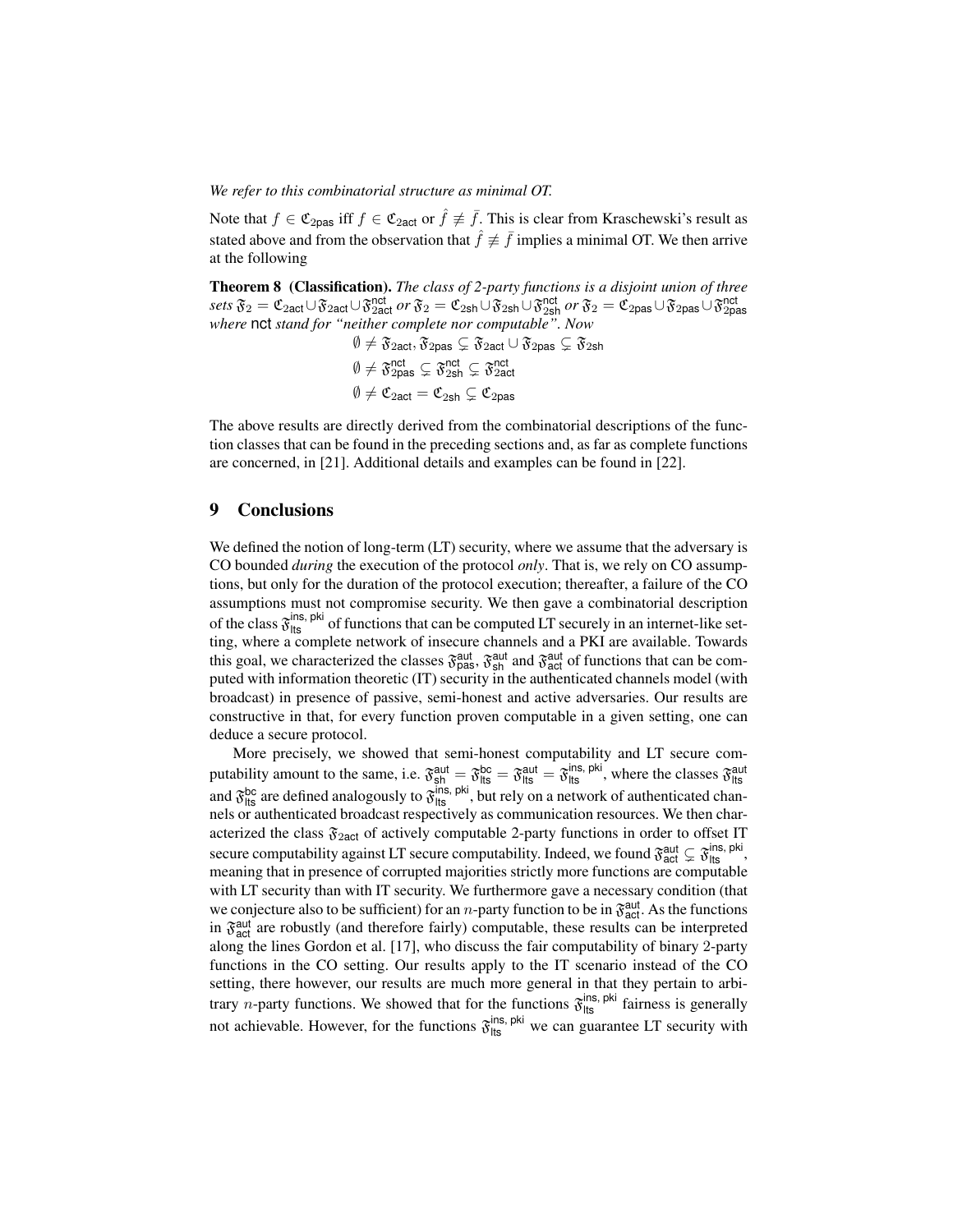designated aborter, where only a specific designated party can prematurely abort the protocol after having learned the output. Astonishingly, CO secure oblivious transfer (OT) is used in our construction, even though OT itself cannot be realized with full LT security.

We remark, that from a practical point of view, LT security is a useful notion if we deal with sensitive data that has to remain private beyond a limited time frame in a setting where a majority of the parties may be corrupted. In such a setting general IT secure SFE protocols like [4] fail, as they do not tolerate corrupted majorities. CO protocols can tolerate corrupted majorities (if fairness is not required) but, as time passes, progress in hardware or algorithms may invalidate our CO assumptions and jeopardize the privacy of our computation. As the problem with CO assumptions is not so much that these could be unjustified right now, but rather their possible future invalidation, LT security is a viable alternative to IT security in this case. And indeed we could show that  $\mathfrak{F}_{\text{act}}^{\text{aut}} \subsetneq \mathfrak{F}_{\text{its}}^{\text{ins, pik}}$ , i.e. there are functions that cannot be computed with IT security in presence of dishonest majorities, but can be computed with LT security.

Furthermore, we found that quantum cryptography is not helpful in our context, i.e. the class  $\mathfrak{F}_{2\text{qu}}$  of 2-party functions which can be implemented with quantum cryptography is strictly contained in  $\mathfrak{F}_{2sh}$ . This inclusion implies novel impossibility results beyond those of Mayers [25] or Kitaev [1]. However, quantum cryptography can solve classically impossible problems in other models of security, like achieving a certain robustness to abort in a model with guaranteed message delivery or implementing deniable key exchange.

Finally, collecting results from the literature, especially [24, 21], and adding the results of this work, we obtain a complete taxonomy of 2-party functions by computability and completeness in the IT setting.

### 10 Acknowledgments

The authors wish to thank Daniel Kraschewski for helpful comments and discussions, and Ueli Maurer for encouragement and insightful comments on security models.

### References

- 1. A. Ambainis, H. Buhrman, Y. Dodis, and H. Rohrig. Multiparty quantum coin flipping. In ¨ *IEEE Conference on Computational Complexity*, pages 250–259. IEEE, 2004.
- 2. D. Beaver. Perfect privacy for two-party protocols. In *Proceedings of the DIMACS Workshop on Distributed Computing and Cryptography*, 1989.
- 3. A. Beimel, T. Malkin, and S. Micali. The all-or-nothing nature of two-party secure computation. In *CRYPTO '99*, volume 1666 of *LNCS*, pages 80–97. Springer, 1999.
- 4. M. Ben-Or, S. Goldwasser, and A. Wigderson. Completeness theorems for noncryptographic fault-tolerant distributed computation. In *STOC '88*, pages 1–10, 1988.
- 5. G. Brassard, C. Crepeau, D. Mayers, and L. Salvail. Defeating classical bit commitments ´ with a quantum computer. Los Alamos preprint archive quant-ph/9806031, May 1999.
- 6. A. Broadbent and A. Tapp. Information-theoretic security without an honest majority. In *ASIACRYPT '07*, pages 410–426, 2007.